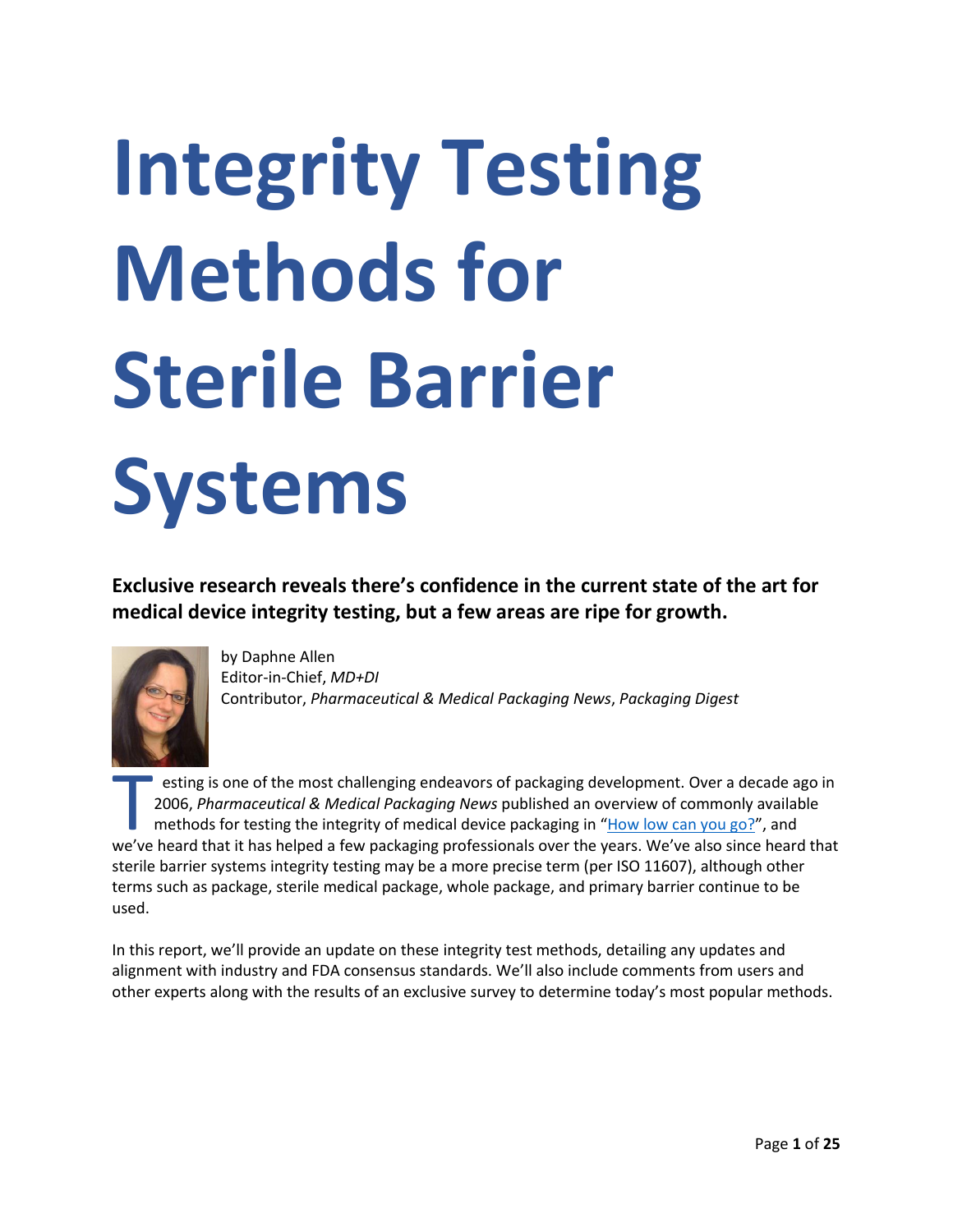## **CONTENTS**

| Figure 1: Do the tests you are currently using meet your needs? |  |
|-----------------------------------------------------------------|--|
|                                                                 |  |
| Figure 2: Which package integrity test methods do you use?16    |  |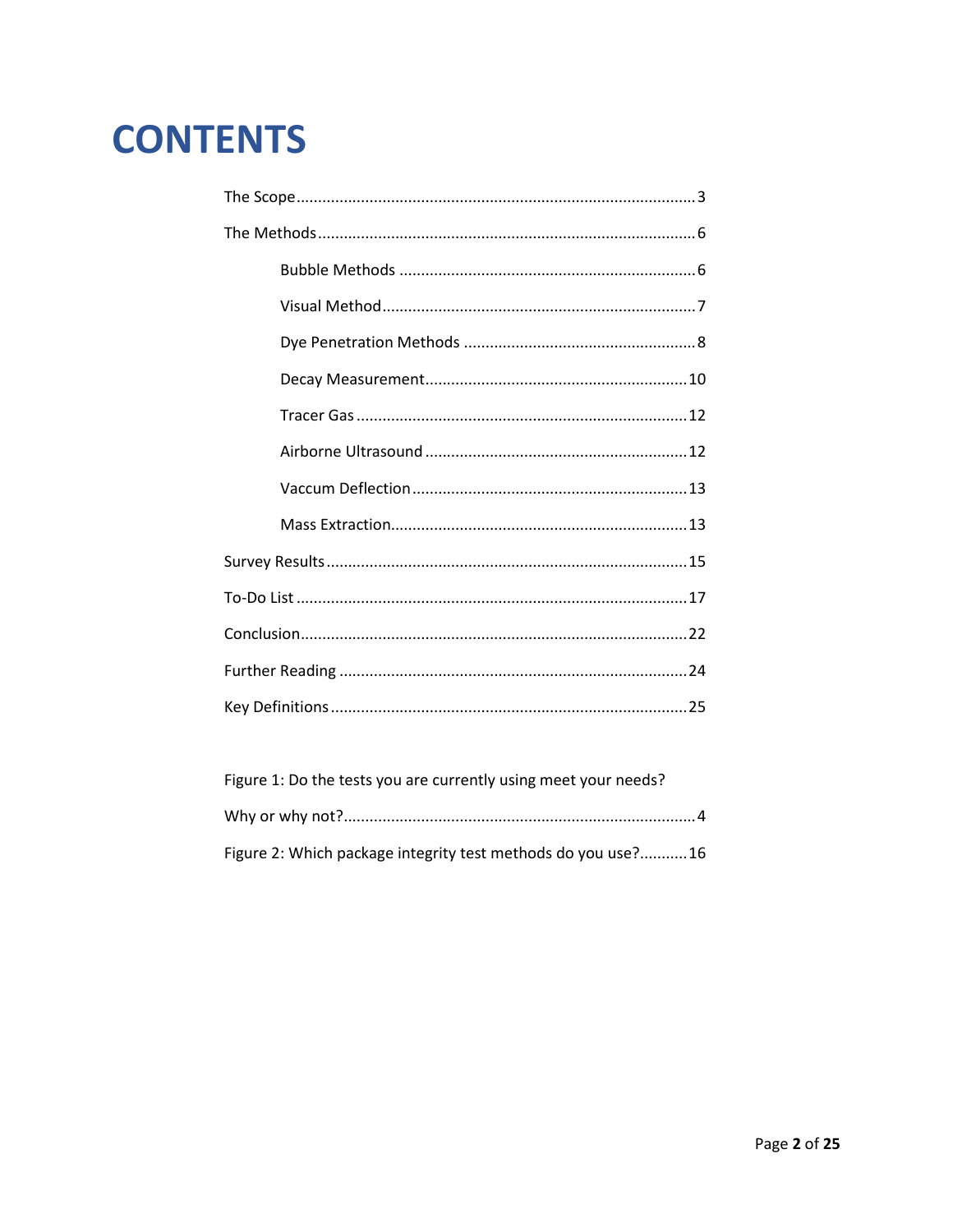# **THE SCOPE**

From April to June 2018, *Pharmaceutical & Medical Packaging News* surveyed medical device packaging professionals anonymously in "Medical Device Package Integrity Testing Methods Survey 2018." More than 54 professionals took the survey. After filtering out any packaging material/container/equipment suppliers, we surveyed 49 professionals who work for either a medical device manufacturer, pharmaceutical or biologic manufacturer, contract manufacturer/packager, testing services provider, or consultant. We asked these respondents to select any of the methods they use from this list, allowing them to check all that apply:

- Bubble Emission per ASTM D3078-02 (2013)
- Visual Seal Inspection per ASTM F1886-16
- Dye Penetration Porous Packaging per ASTM F1929-15
- Pressure Decay Leak Test per ASTM F2095-07 (2013)
- Internal Pressurization Bubble Test per ASTM F2096-11
- CO<sub>2</sub> Tracer Gas Leak Testing Non-Sealed Packaging per ASTM F2227-13
- CO<sub>2</sub> Tracer Gas Leak Testing Packaging with Porous Barrier Material per ASTM F2228-13
- Vacuum Decay per ASTM F2338-09 (2013)
- Helium Tracer Gas Leak Testing per ASTM F2391-05 (2016)
- Airborne Ultrasound per ASTM F3004-13e1
- Dye Penetration for Nonporous Packaging per ASTM F3039-15
- Vacuum Deflection by Laser Measurement per ASTM F3169-16
- Mass Extraction per ASTM F3287-17
- Whole Package Microbial Challenge Integrity Testing
- USP <1207> container leak testing method not listed above
- **Other**

We then asked them to answer these questions:

- What challenges do you face in package integrity testing, and how are you overcoming them?
- Do the tests you are currently using meet your needs? Why or why not?

The answer to that last question provides a great snapshot of industry's confidence in these methods, which appears relatively high. More than three-quarters of the respondents report that these tests meet their needs (see Figure 1 below). One respondent says that "we have a wide range of options to help demonstrate the performance characteristics we want to demonstrate." Another states that "they are accepted by our regulatory bodies that approve our products for sale in different geographies."

*(Image source: Pinone Pantone/Shutterstock)*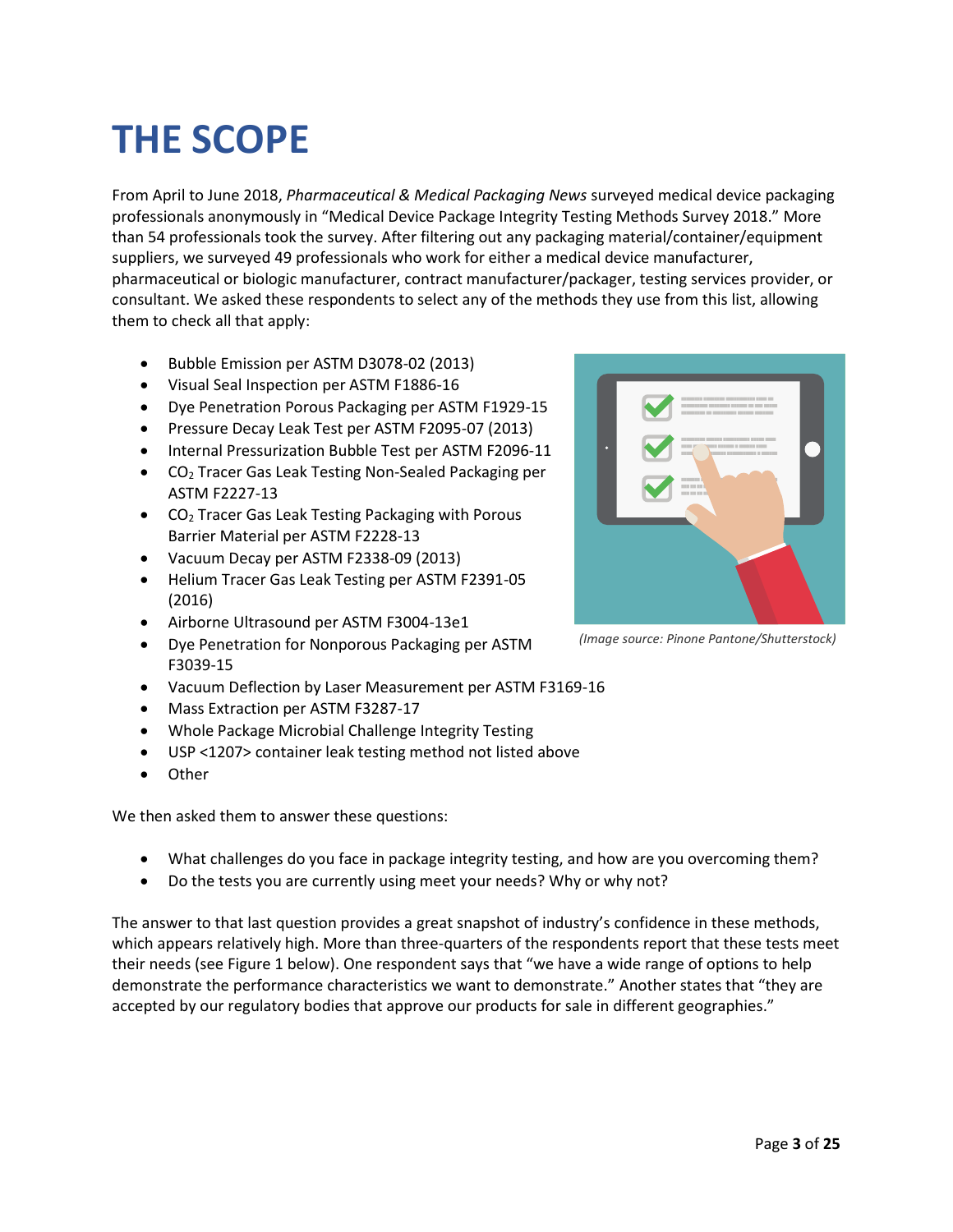

*Figure 1: 76% of survey respondents say the tests they are using meet their needs.*

A consultant completing the survey remarked that "our customers' needs are basic. They just want to get their product to the end user safely and in a sterile manner. Dye penetration, seal strength, and transportation simulation tests meet their needs."

In addition to collecting survey responses, we also reached out to a number of packaging engineers and experts for their input. After reading our 2006 article, Marie Tkacik, director of product development and optimization at Beacon Converters, says, "The upgrades and additions to ASTM integrity testing since the original article are numerous and show the growth of an industry focused on patient safety. ASTM standards are reviewed every five years, which opens the door for users to submit changes to improve them."

Karen Greene, president of Life Pack Labs, believes "the current methods are working. There's a lot of confidence in the current state of the art."

She adds, "The ASTM methods are effective because they're simple and repeatable. There is enough detail so that users can perform them. As ASTM is a consensus standard setting body, test method users have security in these methods, and their execution is widely known. Additionally, where appropriate, an interlaboratory study [ILS] is executed and test method repeatability and reliability, as well as test method sensitivity, are established."

Scott Levy, packaging engineer at DDL Inc., says that "ASTM has been doing a fantastic job, especially when it comes to revisions to help industry. ASTM gets detailed where it needs to be, and it has given better guidance or clarification. We haven't seen a huge shift because the existing methods give engineers enough confidence. What we have been doing has worked very well, so we haven't seen a shift in approaching packaging validation. Industry has tightened up and that is a good thing—they are all on the same page."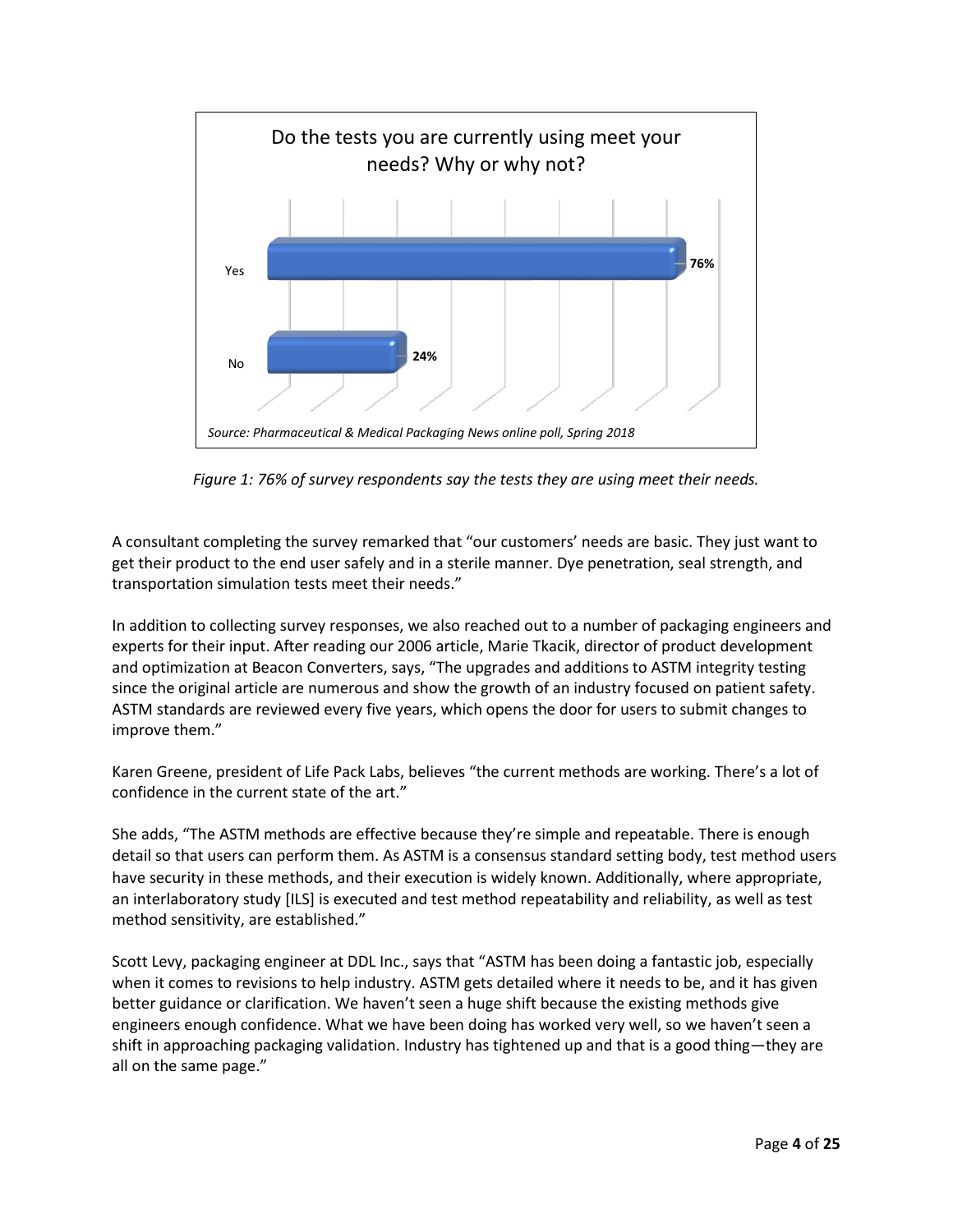For instance, Levy says the three most popular methods—dye testing, visual inspection, and bubble emission—are good examples of tightening procedures. "The dye penetration method has a new procedure for poly/poly packaging. Engineers are looking at these standards to make them better and faster. The ambiguity is going away so that they are used properly."

"Integrity testing can be cumbersome and time consuming, so a faster whole package test would be desirable."

Nonetheless, Greene says that "there hasn't been a lot of advancements in methods in the years I've been working." Most of these methods are "gross leak detection methods, fairly simple and physical in principle."

While survey respondents find the methods listed above useful, a few do point out a few areas in need of attention. "They provide accurate results," writes one professional. "They are just too slow." Another agrees, stating that "testing is slow. We need a test where multiple packages could be tested at the same time."

In answering the question about meeting needs, one respondent writes: "Yes and no. Yes, because they help us meet minimum regulatory requirements. No, because the question still exists as to what sensitivity we should test to (the methods have varying sensitivities so there is inconsistency in use). Probability of contamination across all variables has yet to be modeled. Furthermore, integrity testing can be cumbersome and time consuming, so a faster whole package test would be desirable. Lastly, it's noteworthy to point out that the entire sterile barrier should be tested, not just the seals. (And if you want a funnier comment, people dislike the dye test because they often stain their clothing!)"

Consequently, our survey and subsequent interviews uncovered a few underserved needs: nondestructive testing, porous package testing, inline testing, highly sensitive methods, and robust microbial challenge testing for whole packages. Note that we write underserved, not unmet, because solutions to these needs do exist; the challenge is finding ones that are also affordable, accessible, and applicable to today's production environments.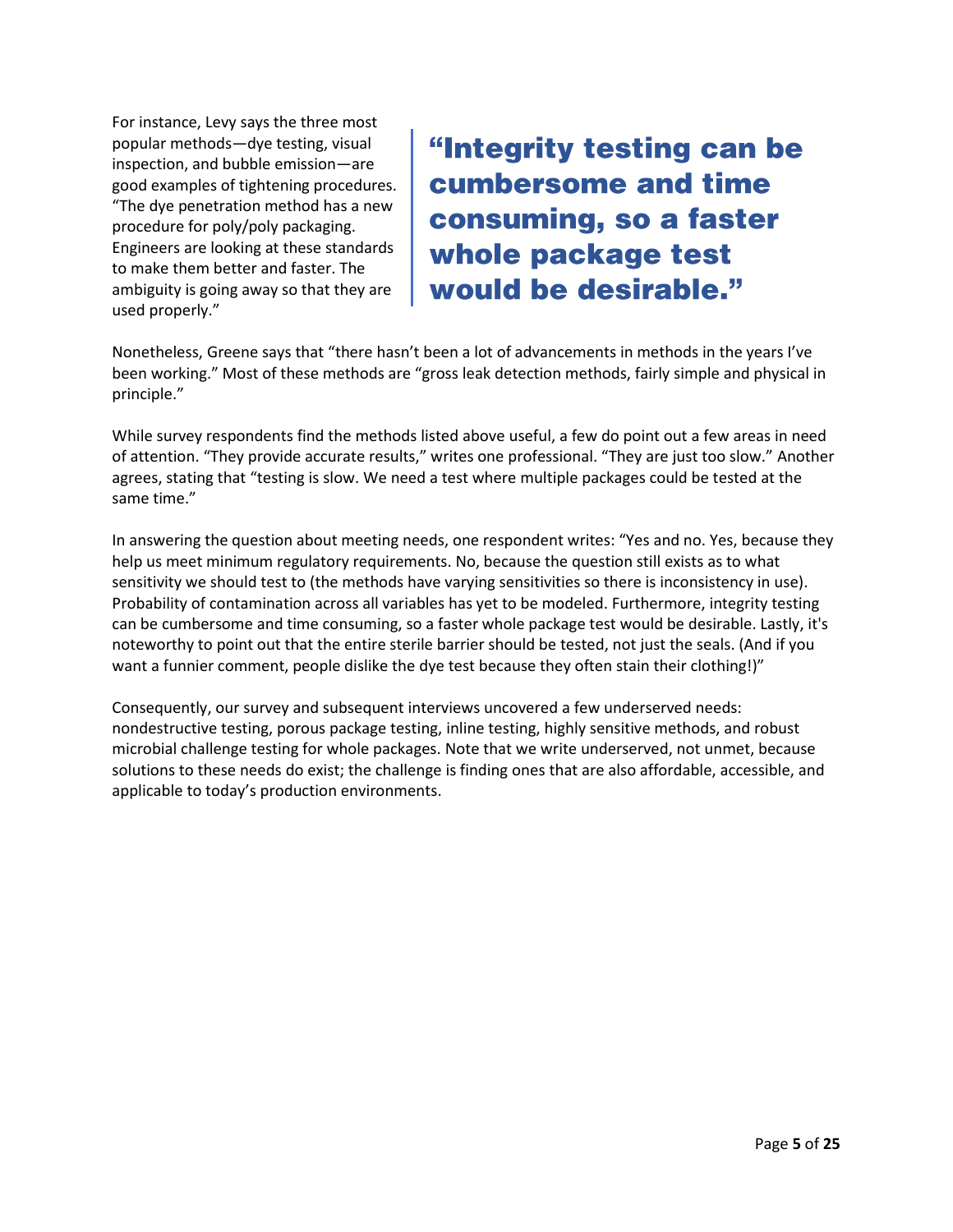## **THE METHODS**

Here are the methods grouped by similarity, with potential sensitivity and user feedback from both the survey and expert interviews. We've also included some commentary from 2006 for historical comparison.

#### **Bubble Methods•**

**Bubble Emission per ASTM D3078-02 (2013) "[Standard Test Method for Determination of Leaks in](https://www.astm.org/Standards/D3078.htm)  [Flexible Packaging by Bubble Emission"](https://www.astm.org/Standards/D3078.htm) – an FDA Recognized Consensus Standard** 

**[Internal Pressurization Bubble Test per ASTM F2096-](https://www.astm.org/Standards/F2096.htm)11 "Standard Test Method for Detecting Gross [Leaks in Packaging by Internal Pressurization \(Bubble Test\)"](https://www.astm.org/Standards/F2096.htm) – an FDA Recognized Consensus Standard** 

Potential Sensitivity: 250 µm for the internal pressurization method

ASTM describes D3078 as appropriate for flexible packaging containing a headspace gas by bubble emission. It involves use of a transparent vacuum-tight chamber. Greene says the method "is essentially destructive because the package is immersed in water and the package may be compromised. The package must have a headspace and be nonporous."

ASTM describes F2096 as a destructive method because it involves entry into the package to supply an internal air pressure; it could apply to large or long packages that do not fit into any other package integrity test method apparatus. However, the sensitivity of this test method has not been evaluated for use with porous materials other than spunbonded polyolefin or with nonporous packaging, ASTM states. Greene says that "the test specimen is submerged under water during the actual test, inflated, and observed for leaks."

Joel Fischer, lab manager at Ametek/MOCON, says that these methods offer two different ways to inflate packages, but both still have a sensitivity of about 250 µm. "That is a gross hole size. For optimization of a new sealing process, the methods are helpful with identifying where a hole is located to help determine what is causing it. However, for quality control purposes, it may not be sensitive



enough," he says. He further explains that F2096 is destructive, given the entry into the package, while D3078 is technically nondestructive,

*Image Source[: Designed by Freepik](https://www.freepik.com/free-vector/water-bubbles-background-design_1171662.htm)*

given the use of vacuum. Such a nondestructive test would allow further analysis, but typically not release onto the market, given the use of water immersion. (MOCON offers the Lippke 4500 for testing according to F2096.)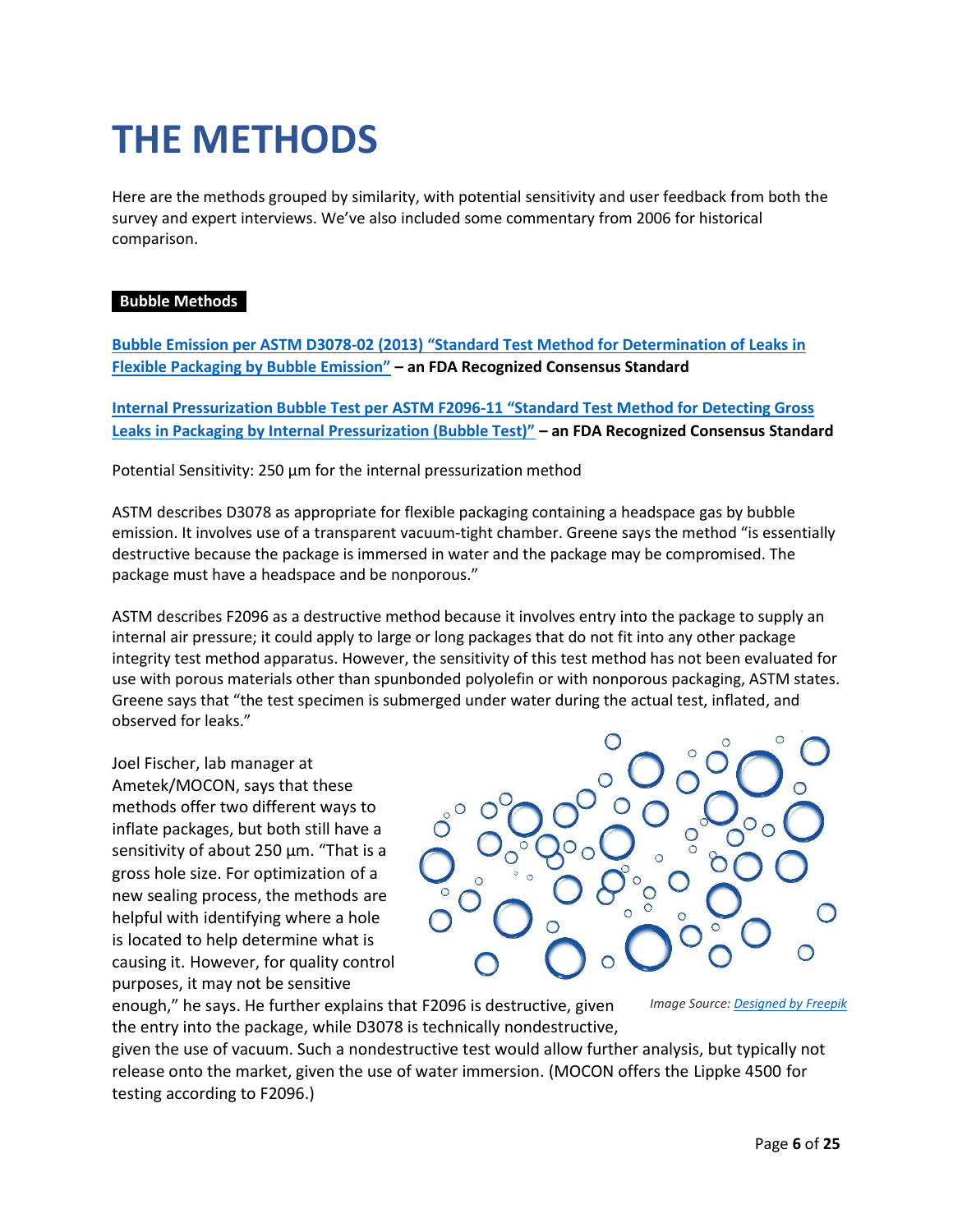### "We need to implement bubble leak testing, but space constraints are delaying this."

Henk Blom, director of technical services for Rollprint Packaging Products, says that "these tests are widely used in the packaging industry as quick tests to detect channels in the package seals or through-pinholes in the package face. A number of members of ASTM Committee F02 (Primary Barrier Packaging) have

shared anecdotal evidence that sensitivity might be better than 250 µm, so initial discussions are underway to re-visit and update the current inter-laboratory study (ILS)."

One survey respondent writes that "internal pressurization bubble leak can cause seal width loss if the initial pressure isn't correctly identified." Another states that "Tyvek leaks are difficult to detect as it is a porous material—bubble emission leak in particular. But I have no experience with any other methods."

"We need to implement bubble leak testing, but space constraints are delaying this," explains one respondent.

Another reports that "there is a shift in industry towards paper-based sterile barrier systems due to cost savings; however, no consensus method currently exists for integrity testing of a paper substrate to identify breaches of the material surface (rather than the seal). Some coated papers used for smaller volume sterile barriers can withstand F2096 due to the shorter test time, but the standard is not currently scoped out for that. Visual inspection can be done but is limited to the sensitivity of the viewer (gross defects are more likely to be those detected) and is also not within the scope of F1886."

In 2006, we shared the following perspective from Donald Barcan, Donbar Industries (Long Valley, NJ), who said that this method "is also very useful when looking for gross integrity defects other than seal defects."

#### **Visual Method•**

**Visual Seal Inspection per ASTM F1886-16** "**[Standard Test Method for Determining Integrity of Seals](https://www.astm.org/Standards/F1886.htm)  [for Flexible Packaging by Visual Inspection"](https://www.astm.org/Standards/F1886.htm) – an FDA Recognized Consensus Standard** 

#### Potential Sensitivity: 75 µm

ASTM F1886 is for packages with at least one transparent side. ASTM states that "visual seal defects often will be the first indication of heat sealing process variation…. The ability to visually detect channel defects in package seals is highly dependent on the size of channel, the degree of contrast from sealed and unsealed areas, the amount and type of adhesive between the two package layers, reflecting light angle, types of material used, the use of magnification, and the inspector's level of training and experience."

Blom says that "while this test is widely used in the industry, it is likely never used as the only test, or at least, I would not advise using it as the only test. Dye leak tests should also be used (for integrity), as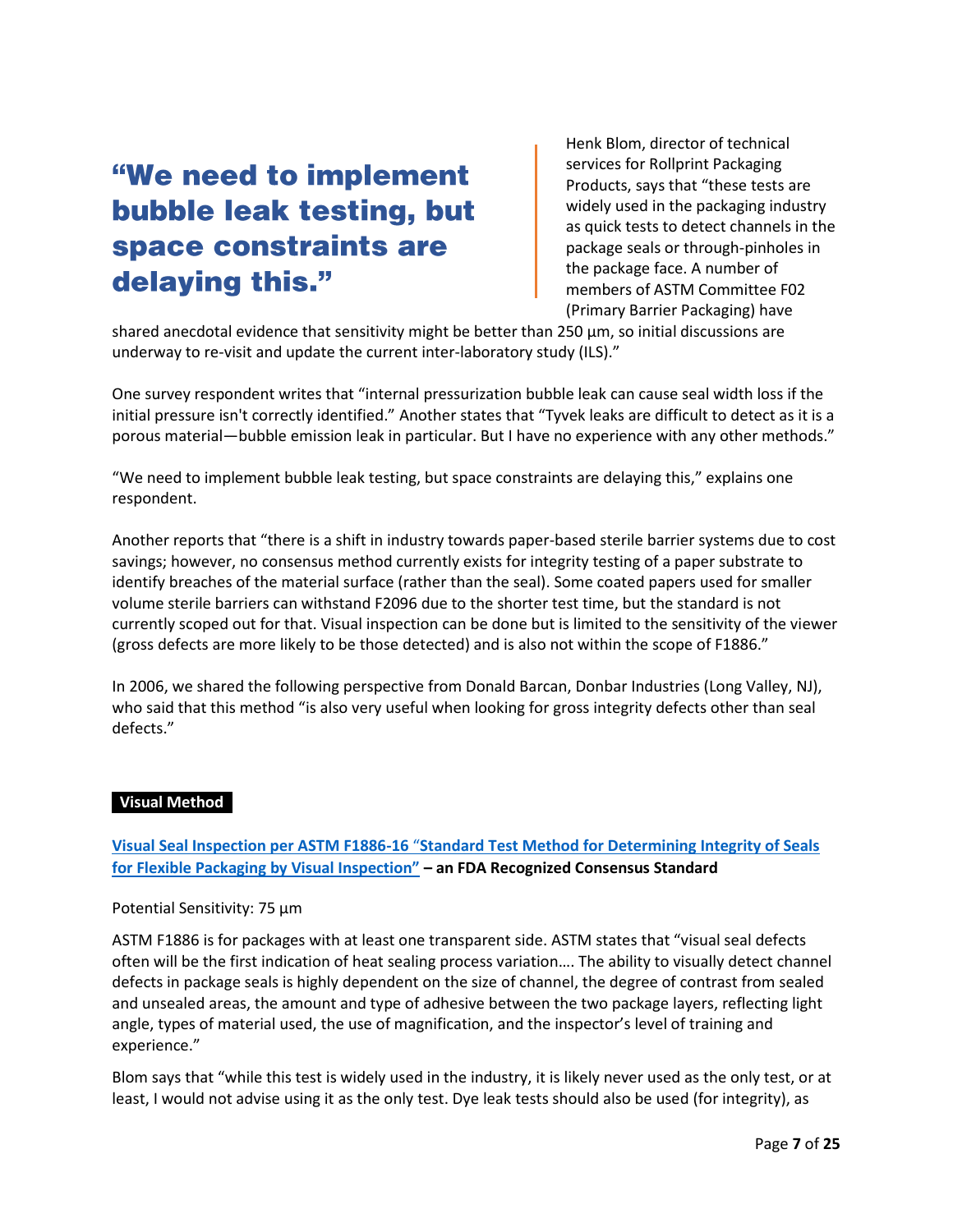well as seal strength to ensure that good seals are being made in the process. This test also only works for packages that have at least one transparent web and cannot be used for a foil/foil pouch, for instance."

Jennifer Benolken, medical-device manufacturer (MDM) specialist, packaging engineering, Tyvek, Medical Packaging, DuPont, indicates "visual inspection plays a crucial role in ensuring patient safety—it's not only performed as part of the manufacturing process, but used up to the point of use as a means of verifying the sterile barrier is still intact. It's possible that the process could be automated in production; but the question is whether there would be ROI? The equipment would need to stay in time with production cycles, be more accurate than human inspection, and be cost effective."

A survey respondent states that "visual inspection of certain materials is difficult, but in many cases a UV light box can help."

Van der Stähl Scientific Inc. offers a system to help. "With our VIU system, we aim to simply enhance and standardize observation," explains Charlie A. Webb of Van der Stähl Scientific. "The biggest issue historically with visual inspection is that each inspector might utilize a host of lighting sources—that is, daylight, incandescent, daylight balanced LED, or florescence lighting at



*Image source[: Designed by Freepik](https://www.freepik.com/free-vector/black-eye-icon_717279.htm)*

various light intensity. Also, quality teams might use various powers of magnification or naked eye for their inspection and of course this is counter to standardizing a repeatable process. With our system, magnification is fixed so the distance is always the same for every inspector. Also, we magnify at approximately 3X as we do not want to over magnify the test specimen as we believe the goal should be to get a close view of the seal area and yet global enough to see the seal in context. Also, our patented system side lighting array washes over the sealed area to create shadowing that often reveal pleats and fold overs." The VIU system also allows the operator to store the findings after each inspection, recording date, time, inspector's name, lot number, and pass or fail.

2006 Industry Perspective: "Visual inspection is the process most often used to detect package-integrity defects," said Barcan at the time. "The main reason for its widespread use is convenience and low cost. However, the major drawback is that this test is qualitative in nature and is operator dependent."

#### **Dye Penetration Methods**

**[Dye Penetration Porous Packaging per ASTM F1929-15](https://www.astm.org/Standards/F1929.htm) "Standard Test Method for Detecting Seal [Leaks in Porous Medical Packaging by Dye Penetration"](https://www.astm.org/Standards/F1929.htm) – an FDA Recognized Consensus Standard** 

**[Dye Penetration for Nonporous Packaging per ASTM F3039-15](https://www.astm.org/Standards/F3039.htm) "Standard Test Method for Detecting [Leaks in Nonporous Packaging or Flexible Barrier Materials by Dye Penetration](https://www.astm.org/Standards/F3039.htm)"** (currently under review as an FDA consensus standard)

Potential Sensitivity: 50 µm in porous and nonporous package seals; 10 µm in nonporous flat sheets

ASTM's method for porous packaging formats can detect leaks equal to or greater than channels formed by a 50 µm wire in edge seals between a transparent material and a porous material. The method offers three approaches for dye application: injection, edge dip, and eyedropper.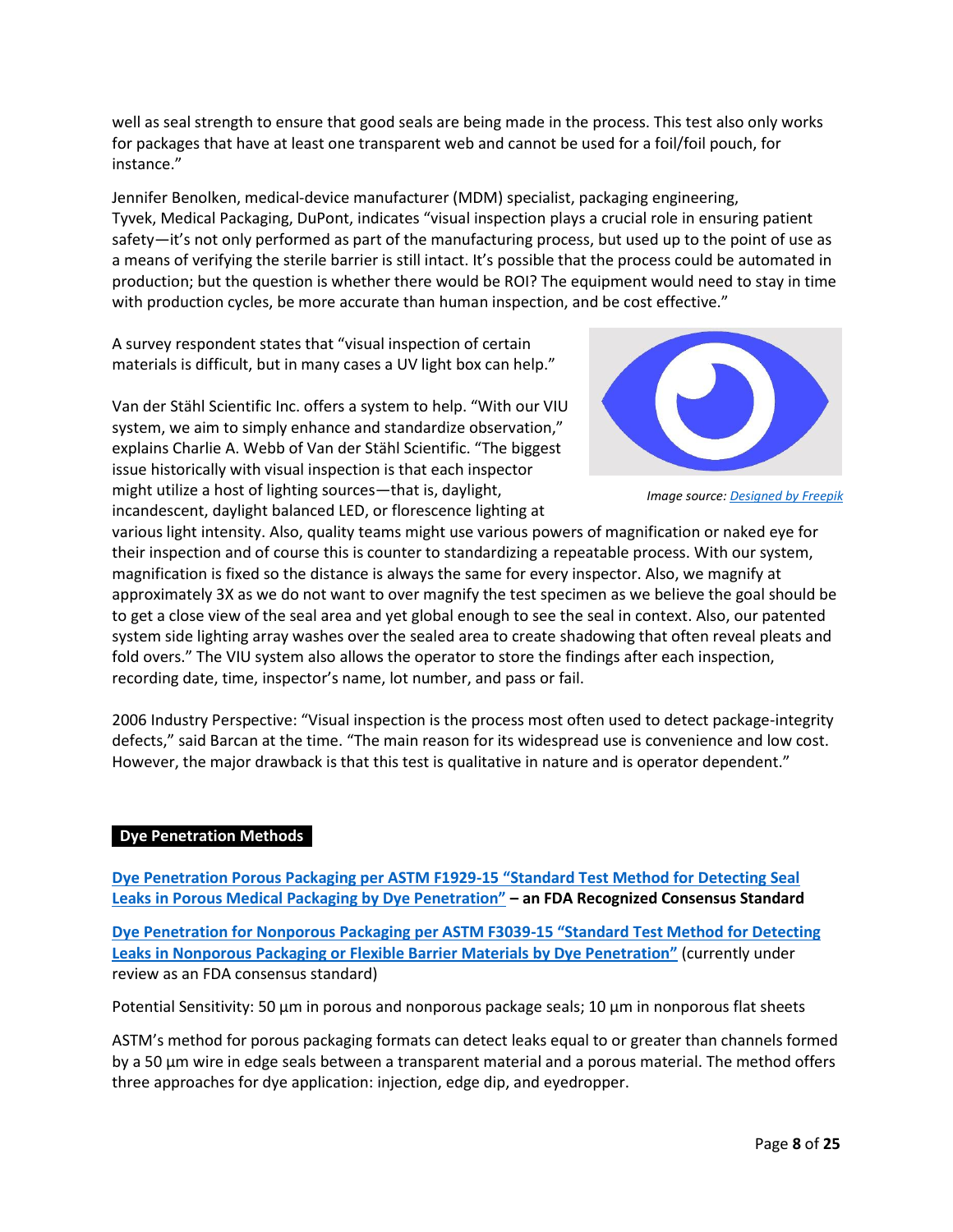ASTM's method for nonporous packaging formats offers two approaches: one for detecting leaks equal to or greater than channels formed by a 50  $\mu$ m [0.002 in.] wire in edge seals and another for detecting leaks of 10  $\mu$ m and greater in nonporous flat sheets.

Blom says that "this area has seen significant changes in the last few years, with the introduction of F3039, the dye leak method for pouches that do not contain a porous web (such as a film-to-film pouch, or a foil-to-foil pouch). F1929 (for packages that include a porous web, such as spun-bonded polyolefin or medical grade papers) has also been revised to include an exhaustive ILS study to determine the precision of the test method to detect channel leaks. F3039 has two parts, one for channel leaks in the package seals, and one for through-pinholes in the face of the package. Channel leaks down to 50 µm can readily be detected with F3039, and through-pinholes down to 10 µm can be detected with greater than 90% probability of detection."

Blom and Wendy Mach, packaging consulting manager for Nelson Laboratories Inc., report that the surfactant used as an integral part of testing recipes is on a hazardous substance list and may be difficult to obtain in the future. "The surfactant used in the dye solutions has recently been listed as a substance

### "Dye leak testing is messy and only challenges the seal."

of concern, and efforts are underway to identify a new surfactant and to reformulate the dye solutions," Blom says. "Some level of requalification is also planned, to confirm the sensitivities of these tests."

Adds Mach: "Round robin testing would then

hopefully take place in 2019. We may also remove the surface tension requirement and determine a wetting agent value."

Tkacik says that "when it comes to tests such as dye penetration and bubble leak, what can be a limiting factor is the ability to make the defects. Seal channel defects were made with 50 micrometer tungsten wires for the dye test. Smaller size wires were attempted but broke too easily. This automatically limits the sensitivity of the test to find channels. When defects can be made smaller and repeatable, the sensitivity of detection can improve. On ASTM F3039, laser hole drilling took the nonporous dye test for pinholes down to 10 micrometers. The ILS showed over 90% probability of detection down to 20 micrometers."

Survey respondents do have a few concerns. Writes one: "Dye leak testing is messy and only challenges the seal. We use dark colored lab coats and gloves to protect clothing. Our dye leak test method validation covered the seals and the areas adjacent to the seal." Another states that "dye penetration testing on porous packaging materials is challenging. Especially when using paper-based materials, a very good trained eye is required in order to detect small channels due to the suction of the paper."

2006 Industry Perspective: Barcan called this the "the second most popular seal-defect test method." He added: "Many companies, including mine, use dye to verify package defects outside the seal area though it is important to note that the ASTM standard is only for seal defects." However, it is messy, and, "for porous packaging materials, the test has to be conducted quickly, otherwise the dye will permeate the package walls and make channel identification difficult or impossible," said Barcan. "There are coatings available to seal the permeable web and thereby increase the test time. This can greatly improve the seal area test sensitivity for porous packages."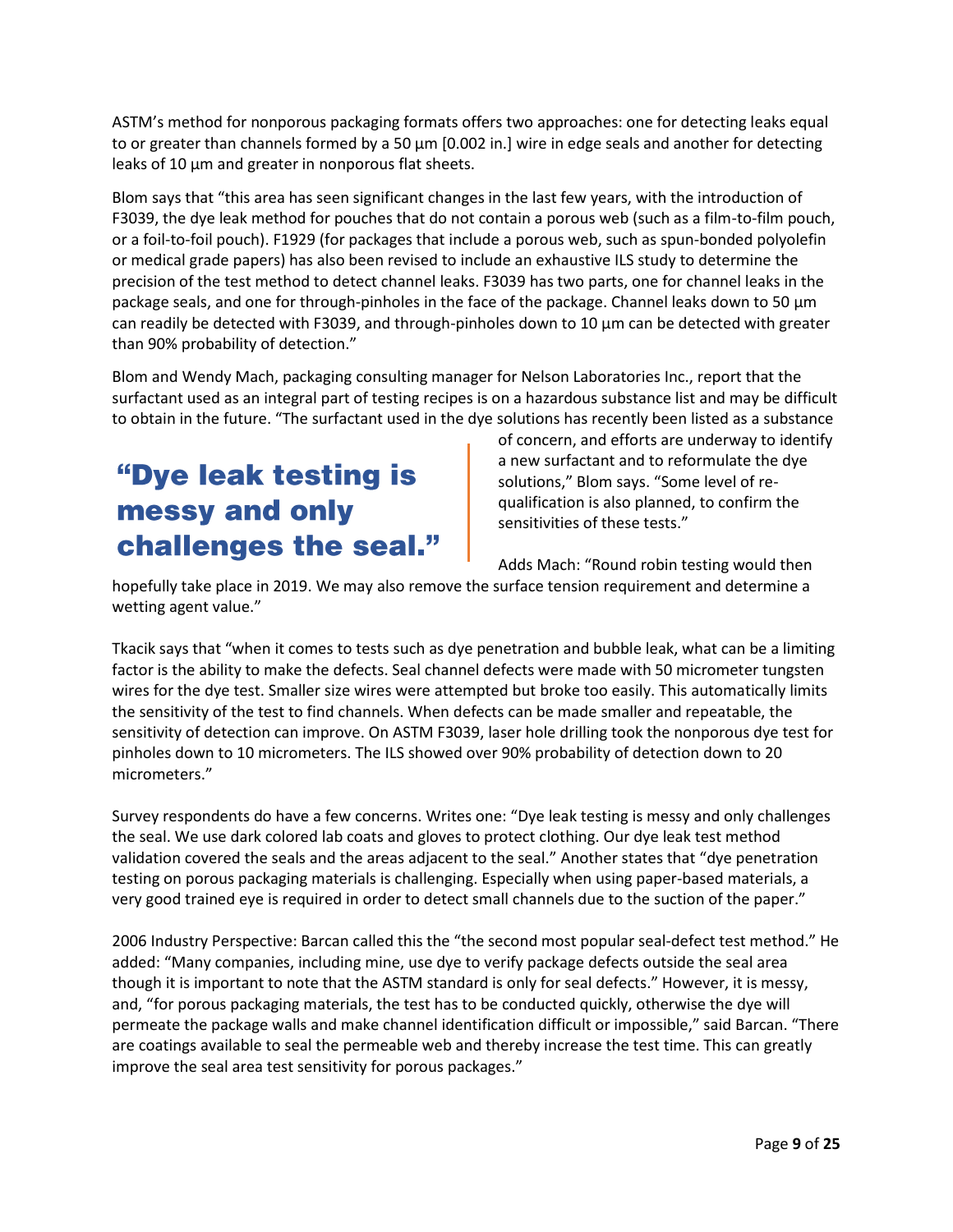#### *Decay Measurement*

**[Pressure Decay Leak Test per ASTM F2095-07 \(2013\)](https://www.astm.org/Standards/F2095.htm) "Standard Test Methods for Pressure Decay Leak [Test for Flexible Packages With and Without Restraining Plates"](https://www.astm.org/Standards/F2095.htm) — an FDA Recognized Consensus Standard** 

Potential Sensitivity: 25  $\mu$ m (Fischer says that "the standards' precision and bias data show results with a known hole of 12.7 µm, but 25 µm diameter hole size is what I've heard most often cited in the industry.")

**Vacuum Decay per ASTM F2338-09 (2013) "[Standard Test Method for Nondestructive Detection of](https://www.astm.org/Standards/F2338.htm)  [Leaks in Packages by Vacuum Decay Method](https://www.astm.org/Standards/F2338.htm)" — an FDA Recognized Consensus Standard** 

Potential Sensitivity: 2 µm nonporous, 75 µm porous

ASTM describes its pressure decay test method as a destructive test for nonporous film, foil, or laminate flexible pouches and foil-sealed trays, as well as porous packages made nonporous with an impermeable film forming coating. Two methods are available: a pressure decay leak test for flexible packages without restraining plates and a test for flexible packages with restraining plates. The methods involve entry into the package to supply an internal pressure of gas through a leak-tight connection.

"The [vacuum decay] method is destructive, but it offers greater sensitivity than other methods and it is not subjective."

ASTM describes its vacuum decay method as a nondestructive test that detects package leaks by measuring the rise in pressure (vacuum loss) in an enclosed evacuated test chamber containing the test package. It can be used for rigid and semi-rigid non-lidded trays; trays or cups sealed with porous barrier lidding material; rigid, nonporous packages; and flexible, nonporous packages.

For pressure decay testing according to ASTM F2095, MOCON offers the Lippke 4500. "The

method is destructive, but it offers greater sensitivity than other methods and it is not subjective," says Fischer. "It can be computer controlled and automated, in comparison to other methods that rely on an operator with a pump and a stopwatch monitoring a package visually for bubbles, or an operator looking for dye coming into or out of a package."

The Lippke itself hasn't changed much over the years, Fischer explains. It involves inserting a needle through a septum attached to the package through which one hose supplies air to pressurize the package, and a second hose monitors that pressure. "The package is inflated to a set point, which depends upon the product and package seal strength; if too great it could create stress on the package or seals or stretch the material, causing creep. Test packages are then monitored for pressure loss as air leaks out of the package over a given time."

Users need to optimize the method, he adds, which can be done by creating sample packages with controlled leaks. MOCON offers a device that uses a fixed orifice to create a precise hole as small as 25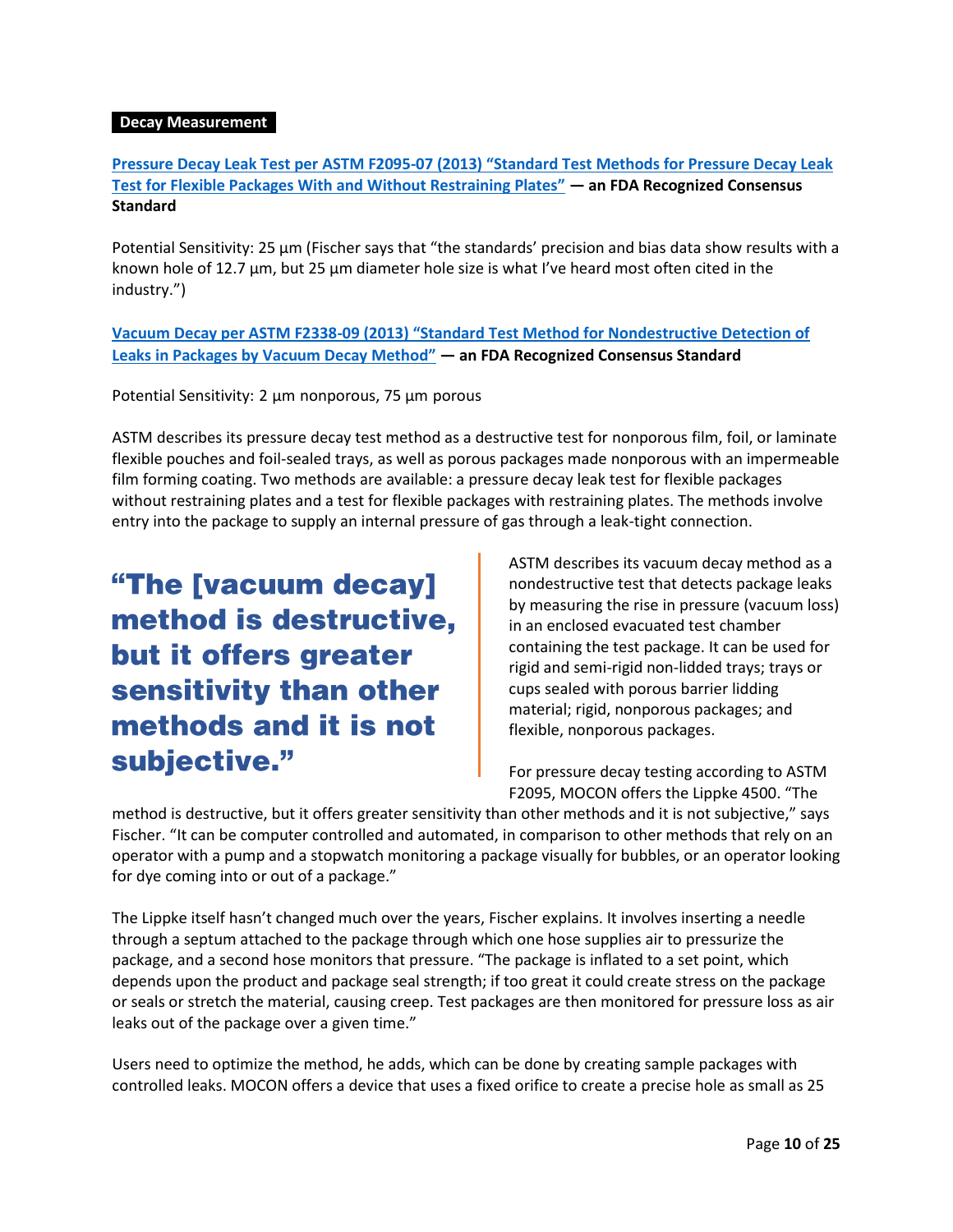µm for a known defect. "With such traceability and equipment, you can devise a protocol and can validate that it can distinguish between good and bad samples," he says.



*[Designed by Freepik](https://www.freepik.com/free-vector/check-marks_681734.htm)*

Greene says that "if you create a defect of a known size, you can develop customized test parameters with the application of package test systems such as MOCON-Ametek's Lippke 4500 or TMI's BT-Integra Pak to identify the leak within very brief testing durations. It's a simple, clean method. Pressure decay is clean and dry, and it is a good method for nonporous packaging. It provides a test method sensitivity for your leak detection method."

Vacuum decay testing is getting faster and more sensitive, says Oliver Stauffer, CEO of PTI—Packaging Technologies & Inspection. "It is appropriate for indexing systems, such as shuttle-style tray sealers," he explains. "To perform the method for porous systems, the Tyvek must be masked off.

"We are doing a few things to augment around the method to improve sensitivity and reliability," he continues. (PTI offers the VeriPac unit for such testing.) "For instance, to find small leaks in packages with little headspace volume, we've developed an

approach with fixed volume release. This can help with vial-type packaging, which is often a challenge. And to offer a universal approach to testing, we've developed a flexible test chamber that can take either small or large pouches and test them with the same method." PTI is also doing more robotic handling development itself to increase automation around inspection.

Sepha Ltd., Part of the Tasi Group of companies, offers equipment for vacuum and pressure decay, as well as for an approach that Philip Cooper, Sepha's head of technology and quality, calls "force decay." (Cooper currently also serves as chair of the ASTM F02.40 subcommittee on integrity.) In this method, a nonporous package is restrained in a jig within a machine. When a vacuum is applied, the force of the expanding package is measured using a load cell. "The package is placed in the jig, a vacuum is applied, and if the package starts to expand under vacuum, this expansion will generate a force. We measure this force and correlate this force to a defect type. Typically, gross defects generate little or no gross force; micron defects initially generate a good gross force, but then the force starts to decay as the air leaks out of the package. This is where the name force decay comes from," he explains. There is no ASTM method for this approach, he says, but he is considering developing one. Depending upon package type and volume, sensitivities can range from 10 to 100 microns and greater.

Dan Burgess, fellow, packaging engineer, Boston Scientific, says that the "vacuum decay and mass extraction [discussed below] methods allow for whole package assessment and are nondestructive you can use it during design verification as well as a test when products are returned from the field. But it doesn't tell you where the leak is. Of course, determination of leak location is a valuable piece of information, but this could be determined using another method such as ASTM F3039 Standard Test Method for Detecting Leaks in Nonporous Packaging or Flexible Barrier Materials by Dye Penetration."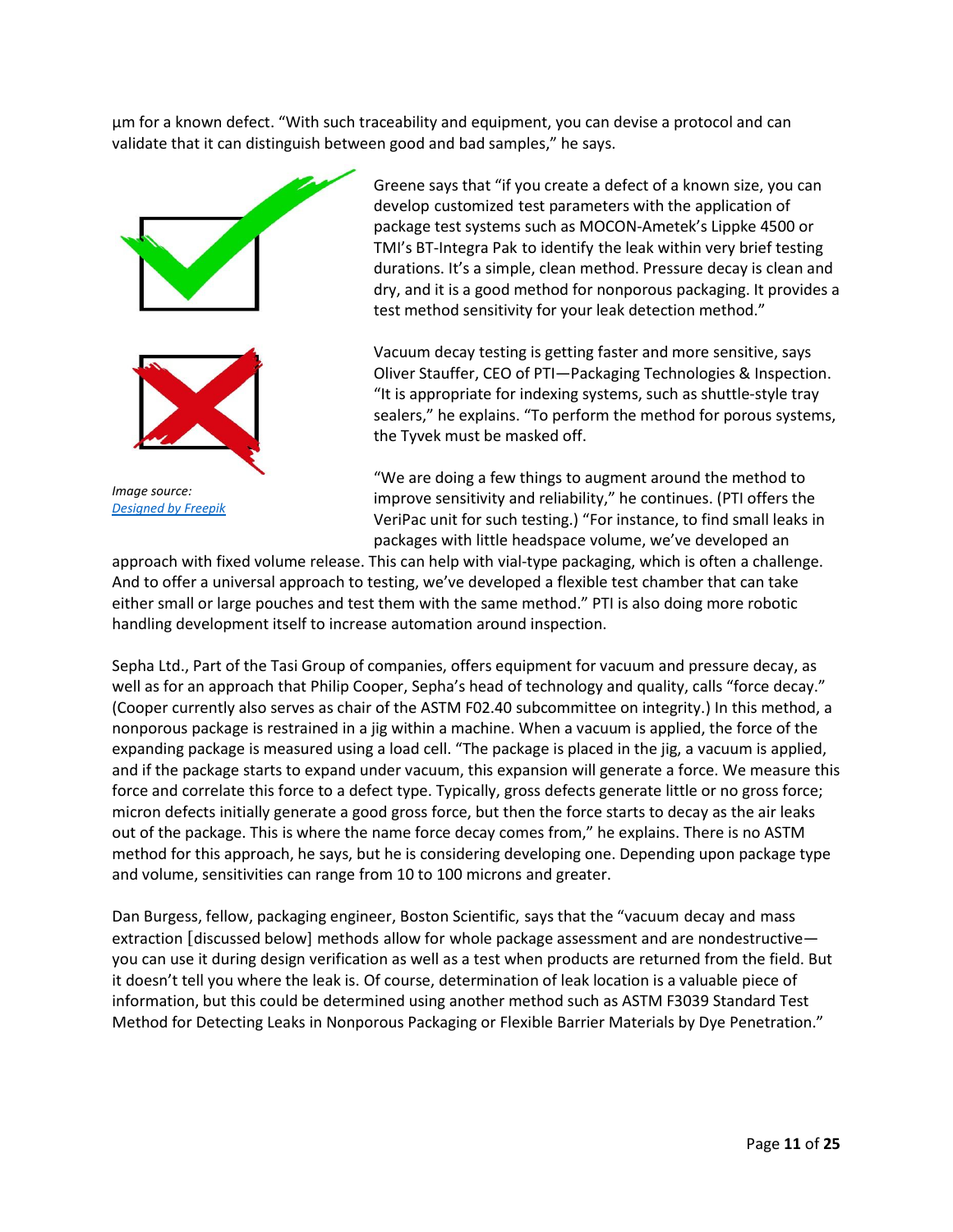#### **Tracer Gas•**

**CO<sup>2</sup> [Tracer Gas Leak Testing Non-Sealed Packaging per ASTM F2227-13](https://www.astm.org/Standards/F2227.htm) "Standard Test Method for [Non-Destructive Detection of Leaks in Non-sealed and Empty Packaging Trays by CO](https://www.astm.org/Standards/F2227.htm)<sup>2</sup> Tracer Gas [Method"](https://www.astm.org/Standards/F2227.htm) — an FDA Recognized Consensus Standard** 

**CO<sup>2</sup> [Tracer Gas Leak Testing Packaging with Porous Barrier Material per ASTM F2228-13](https://www.astm.org/Standards/F2228.htm) "Standard [Test Method for Non-Destructive Detection of Leaks in Packaging Which Incorporates Porous Barrier](https://www.astm.org/Standards/F2228.htm)  Material by CO<sup>2</sup> [Tracer Gas Method"](https://www.astm.org/Standards/F2228.htm) — an FDA Recognized Consensus Standard**

**[Helium Tracer Gas Leak Testing per ASTM F2391-05 \(2016\)](https://www.astm.org/Standards/F2391.htm) "Standard Test Method for Measuring [Package and Seal Integrity Using Helium as the Tracer Gas](https://www.astm.org/Standards/F2391.htm)**" **— an FDA Recognized Consensus Standard**

Potential Sensitivity: 50 µm in trays; 100 µm in seals

### "Porous materials have always been a huge challenge for trace gas analysis."

ASTM describes the  $CO<sub>2</sub>$  tracer gas methods as nondestructive. F2227 can be used for detecting pinholes or cracks as small as 50 μm in trays, while F2228 can detects leaks as small as 100 μm diameter in seals and pinholes as small as 50 μm in nonporous rigid thermoformed trays, as well as the seal between the porous lid and the tray, but not the porous material itself. ASTM's helium tracer gas method is typically a

destructive one for nonporous packages. It offers two approaches: the vacuum mode and the "sniffer" mode.

Jeff Morrow-Lucas, president of Leak Detection Associates Inc., says that "porous materials have always been a huge challenge for trace gas analysis, even more so with helium due to the inherent difficulty in trying to mask permeation effects. Our work with the helium leak method is strictly in foil blister cards and pouches and recently more so in the parenteral packaging arena (vials, syringes, cartridges, etcetera). Unfortunately, we do not do any trace gas (helium) detection in the medical device industry."

#### **Airborne Ultrasound•**

**Airborne Ultrasound per ASTM F3004-13e1 "[Standard Test Method for Evaluation of Seal Quality and](https://www.astm.org/Standards/F3004.htm)  [Integrity Using Airborne](https://www.astm.org/Standards/F3004.htm) Ultrasound"**

Potential Sensitivity: 500 µm

ASTM's method involves passing an ultrasound signal through the sealed area of a package or item and evaluating the strength of the ultrasound signal. The nondestructive method can be used to detect seal defects in the size range of 1 millimeter (mm) in nonporous and porous formats.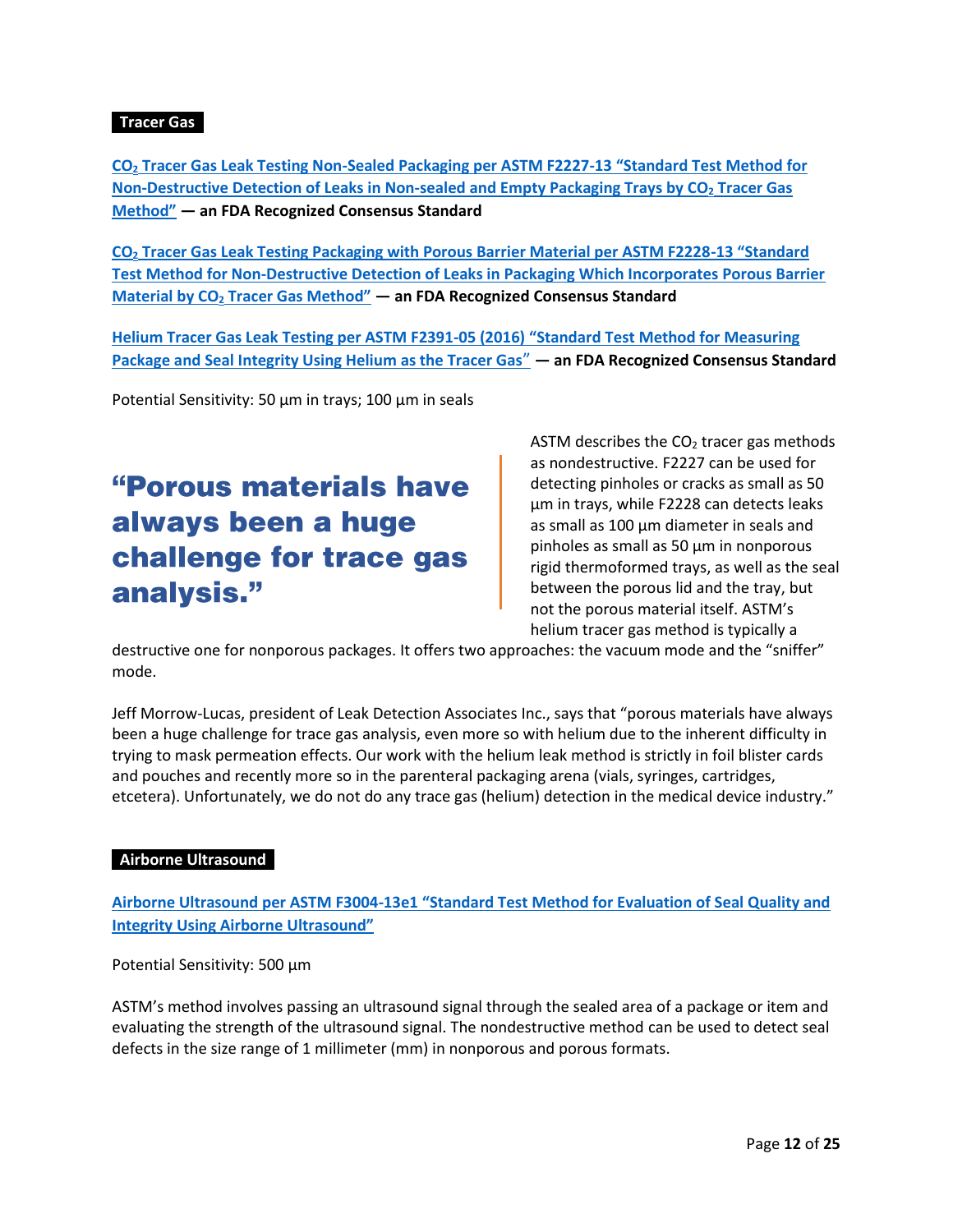The method can find small defects in a cost-effective manner, explains Stauffer of PTI, which offers Seal-Sensor noncontact airborne ultrasound testing units. "People are starting to get familiar with the method," he says, expecting the method to be mentioned in the upcoming revision of ISO 11607.

PTI has worked with Sencorp to add an airborne ultrasound system to inline pouching systems for 100% product inspection after heat sealing. "It has been validated to inspect this final seal," he says. PTI has also developed a sensor to work with robotic systems that can rotate a sealed pouch for 100% inspection of all four seals, which is in the process of being validated.

#### **Vacuum Deflection•**

**[Vacuum Deflection by Laser Measurement per ASTM F3169-16](https://www.astm.org/Standards/F3169.htm) "Leak Detection in Blister Packaging by [Vacuum Deflection Method by Laser Measurement](https://www.astm.org/Standards/F3169.htm)"**

#### Potential Sensitivity: 15 µm

ASTM's method applies to typically pharmaceutical nonporous blister packs consisting of thermoformed polymer or cold formed aluminum trays sealed with a polymer, paper-backed, or foil-based flexible laminate. The method detects leaks by measuring the deflection of the blister pack surface in response to an applied vacuum.

Cooper says that Sepha offers equipment for vacuum deflection using both vision and laser for measurement, and he says it can achieve sensitivities of 7 microns for pharma packaging and 10 microns for medical packaging. "Vacuum deflection has typically been used for pharma blisters, but we have crossed over into medical packaging for nonporous," he says.

These methods are not inline, at least not yet. "The challenge is having enough of a buffer time for the measurement technique and to get the throughput required without an enormous machine," he adds. "An elegant solution is needed that can slide onto a production line with a small footprint."

#### **Mass Extraction**

**Mass Extraction per ASTM F3287-17 ["Standard Test Method for Nondestructive](https://www.astm.org/Standards/F3287.htm) Detection of Leaks in [Packages by Mass Extraction Method"](https://www.astm.org/Standards/F3287.htm)**

ASTM's nondestructive method detects leaks in nonporous rigid and semi-rigid packages by measuring the mass flow extracted from a package while the package is enclosed inside an evacuated test chamber.

Potential Sensitivity: 2 µm for glass vials

Wendy Mach of Nelson says there's "a lot of excitement" about this method. "It is faster and moresensitive than other methods like liquid immersion, and it is nondestructive. It is also on FDA's radar to become an FDA consensus standard."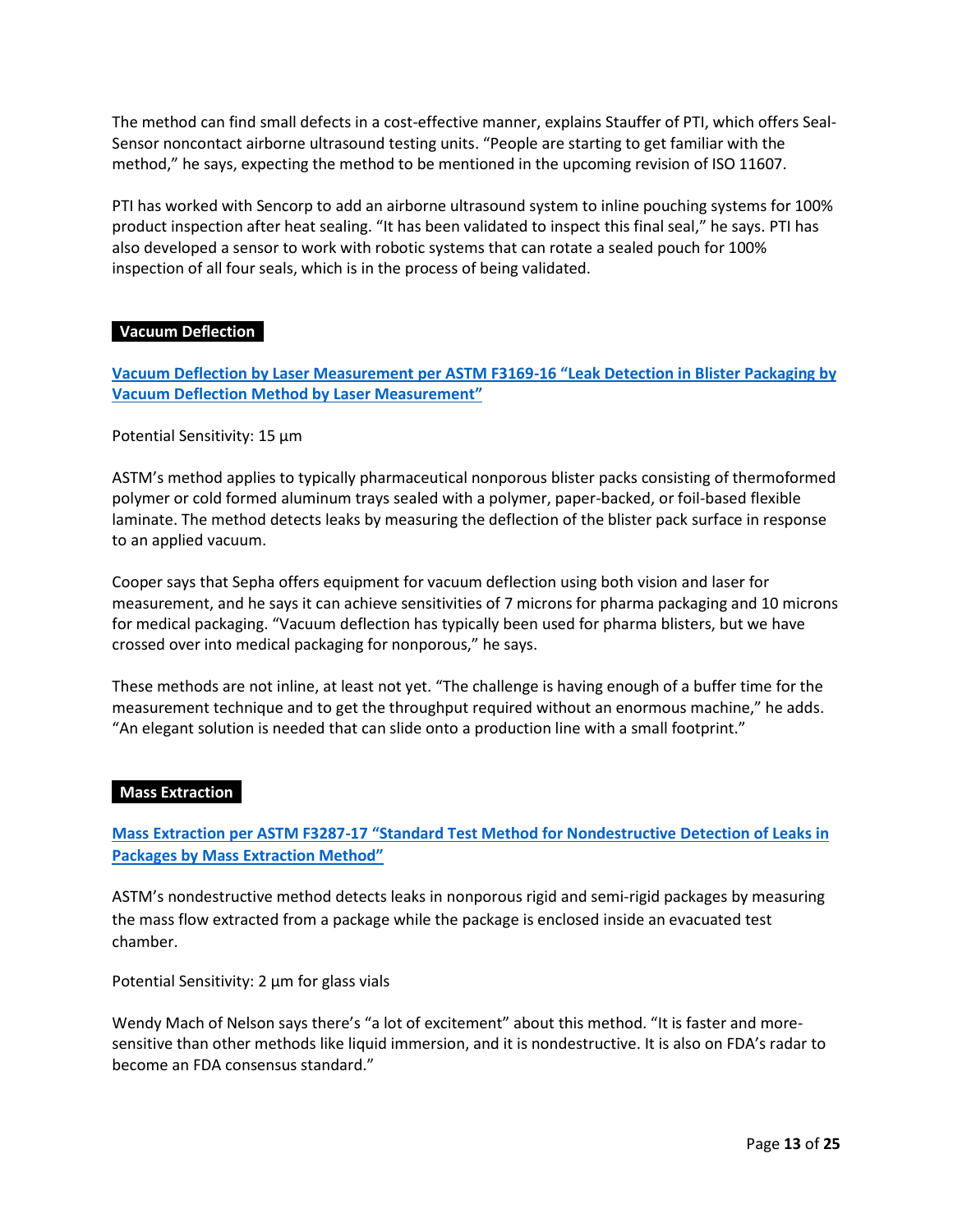The method is appropriate for nonporous materials and formats such as vials, syringes, and IV bags, she says. "We needed something for autoinjector testing—when you submerge them in liquid, it is difficult to get the liquid out of the cracks and crevices, so there is a high risk of false failures."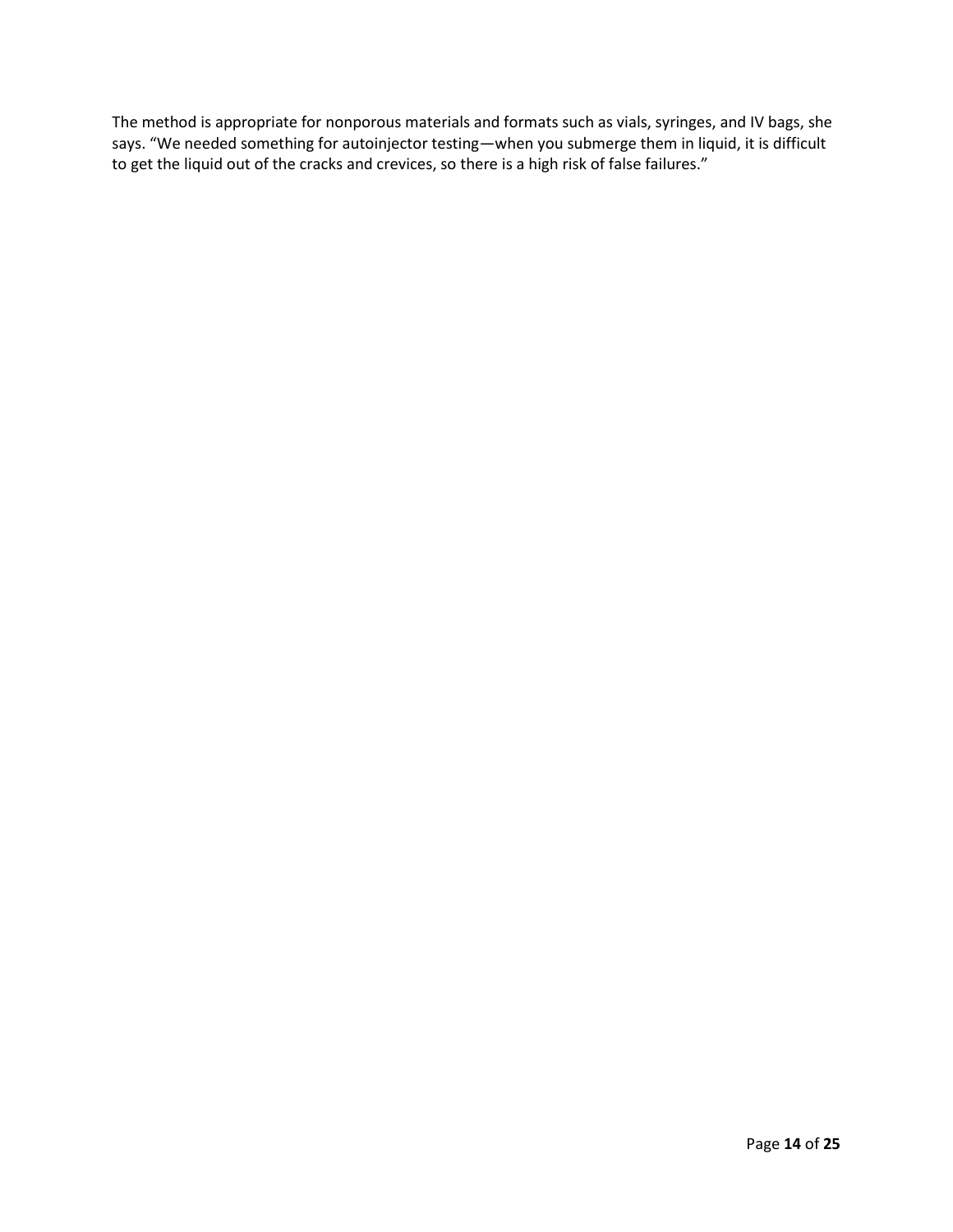### **SURVEY RESULTS**

The two most popular tests methods, each used by 80% of survey respondents, are:

- Visual Seal Inspection per ASTM F1886-16
- Dye Penetration for Porous Packaging per ASTM F1929-15

These methods were followed by:

- 52% of respondents use Bubble Emission per ASTM D3078-02 (2013)
- 46% use Internal Pressurization Bubble Test per ASTM F2096-11
- 35% use Dye Penetration for Nonporous Packaging per ASTM F3039-15
- 22% use Pressure Decay Leak Test per ASTM F2095-07 (2013)
- 20% use Vacuum Decay per ASTM F2338-09 (2013)
- 9% of survey respondents use Whole Package Microbial Challenge Integrity Tests

Methods each used by 4% of respondents:

- CO<sup>2</sup> Tracer Gas Leak Testing Non-Sealed Packaging per ASTM F2227-13
- Airborne Ultrasound per ASTM F3004-13e1
- Mass Extraction per ASTM F3287-17
- USP <1207> methods not listed

Methods each used by 2% of respondents:

- CO<sub>2</sub> Tracer Gas Leak Testing with Porous Barrier Material per ASTM F2228-13
- Helium Tracer Gas Leak Testing per ASTM F2391-05 (2016)
- Vacuum Deflection by Laser Measurement per ASTM F3169-16

And 13% of respondents say they use other tests:

- "Seal strength," "burst and peel testing" (*editor's note: these are not integrity methods*)
- "In-house methods validated and expanded on dye penetration concepts"
- Internal Pressurization Bubble Test per ASTM F2096-04
- "Liquid/bacterial immersion"

(See Figure 2 on next page.)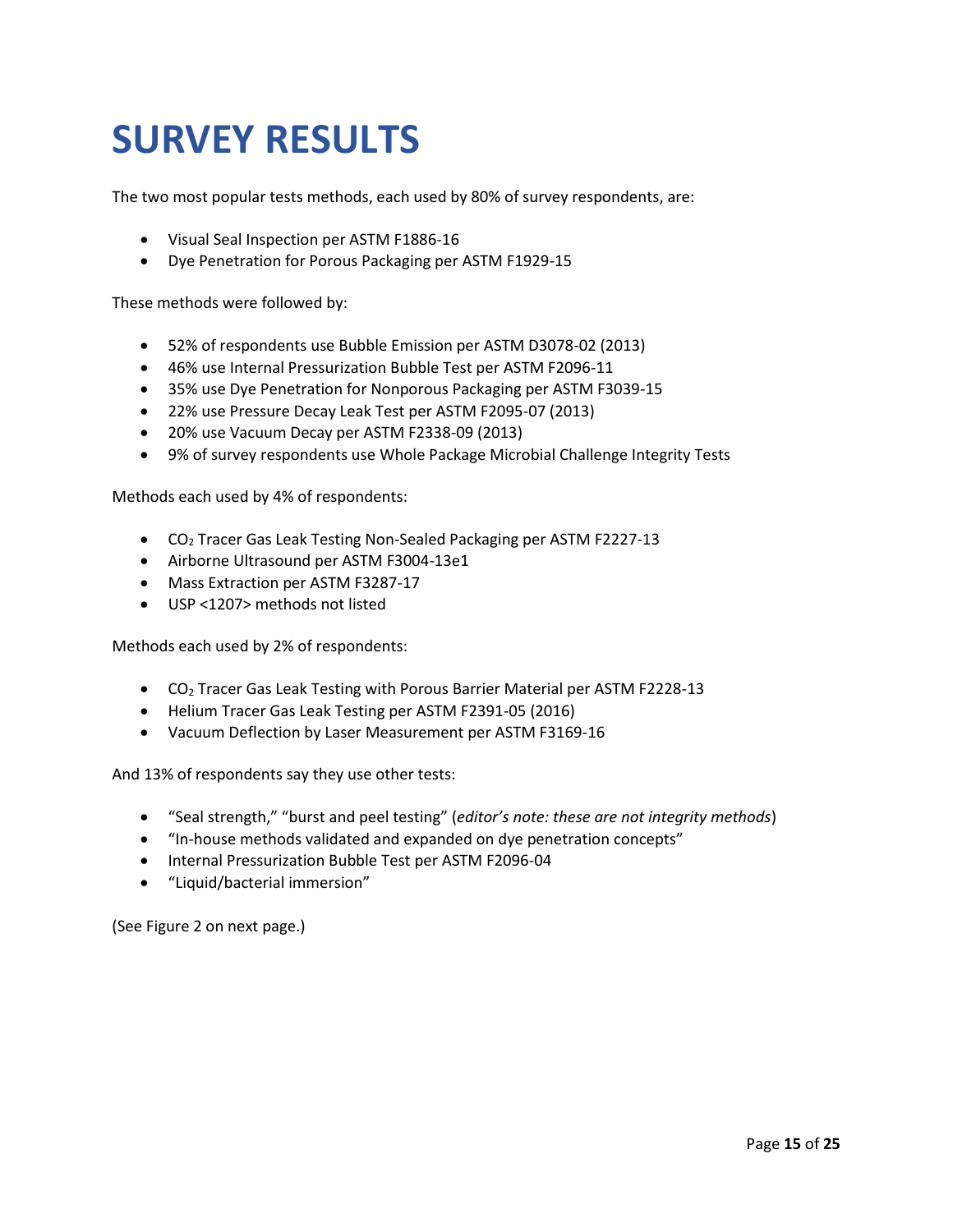

*Figure 2: Although selecting the dye penetration test as one of the most-used methods, some respondents also complain that it is messy.*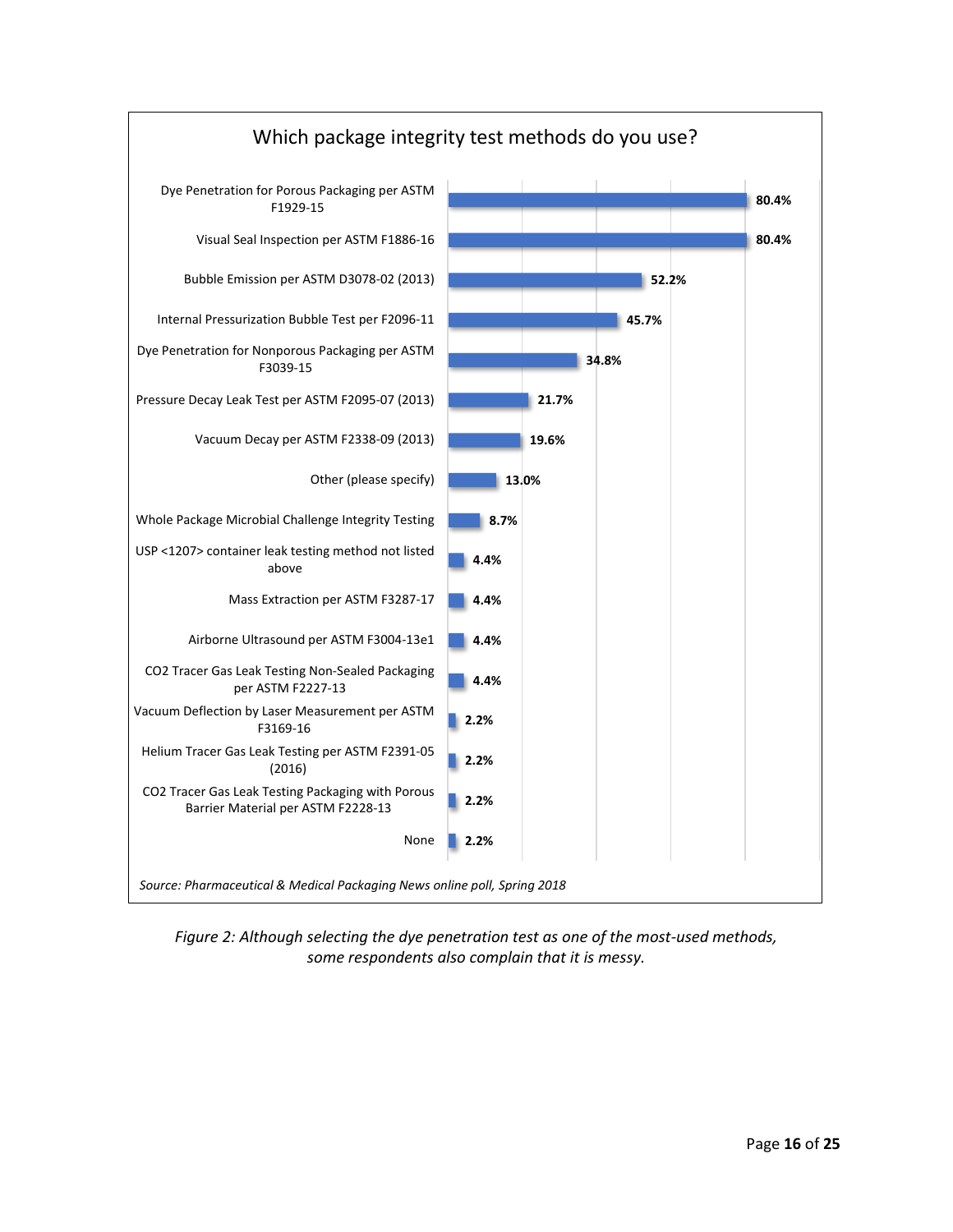# **TO-DO LIST**

It seems that when developing an integrity testing plan, medical device packaging professionals must balance ease of use, cost, sensitivity, and other factors.

"There is a lot of opportunity to develop new methods of whole package integrity testing for porous packaging," says Burgess of Boston Scientific. "One current practice for MDMs is to do a combination of visual inspection and dye penetration methods to assess package integrity, but reliance on these methods alone in some cases has led to feedback from regulators that more testing is needed. I think this stems from a belief that there is too much subjectivity associated with visual inspection. This is unfortunate since ASTM and industry has proven through interlaboratory studies and test method validation that visual inspection can be an effective tool for identifying sterile barrier defects."



*(Image source: iQoncept/Shutterstock)*

Burgess says he has tried a few different things, such as sealing around the seal area of a flexible package and then pulling a vacuum under pressure to see whether there is any change. "But it is hard to do so with a flexible package—the amount of pressure required on the seal for a flexible package tends to close off the seal area, reducing the chance that a seal defect would be detected using this method," he says.

Burgess knows of no active work items in ASTM trying to devise another porous format solution. "Something is obviously needed, but I'm not sure how to solve it from a testing standpoint," he continues. "It is easier to approach from a design standpoint, so I encourage people to use a nonporous design if possible. This approach can work for most any product, even those that require sterilization via gas-based methods such as ethylene oxide. This can be accomplished by turning a porous package (necessary for the EO sterilization process) into a nonporous one post sterilization," he says, pointing to a pouch header that can be sealed off and trimmed away and to vented-style pouches whose vents could be covered after sterilization as examples.

Benolken of DuPont says that "for production purposes, nondestructive whole sterile barrier test methods for porous packaging are still lacking. Methods exist for nonporous packaging, but for porous packaging, the Holy Grail would be an affordable nondestructive method for 100% verification off the line."

Blom says that "people are looking for something easy to do at the side of the machine."

Burgess could even see smart packaging one day playing a role in nonporous package integrity testing. "Sensors inside the package could read the percentage of oxygen present and use that to assess integrity," he says. "The challenge is to use it for porous packaging." Another idea would be to employ "smart fabrics that stretch and move—maybe they could be used to sense a hole."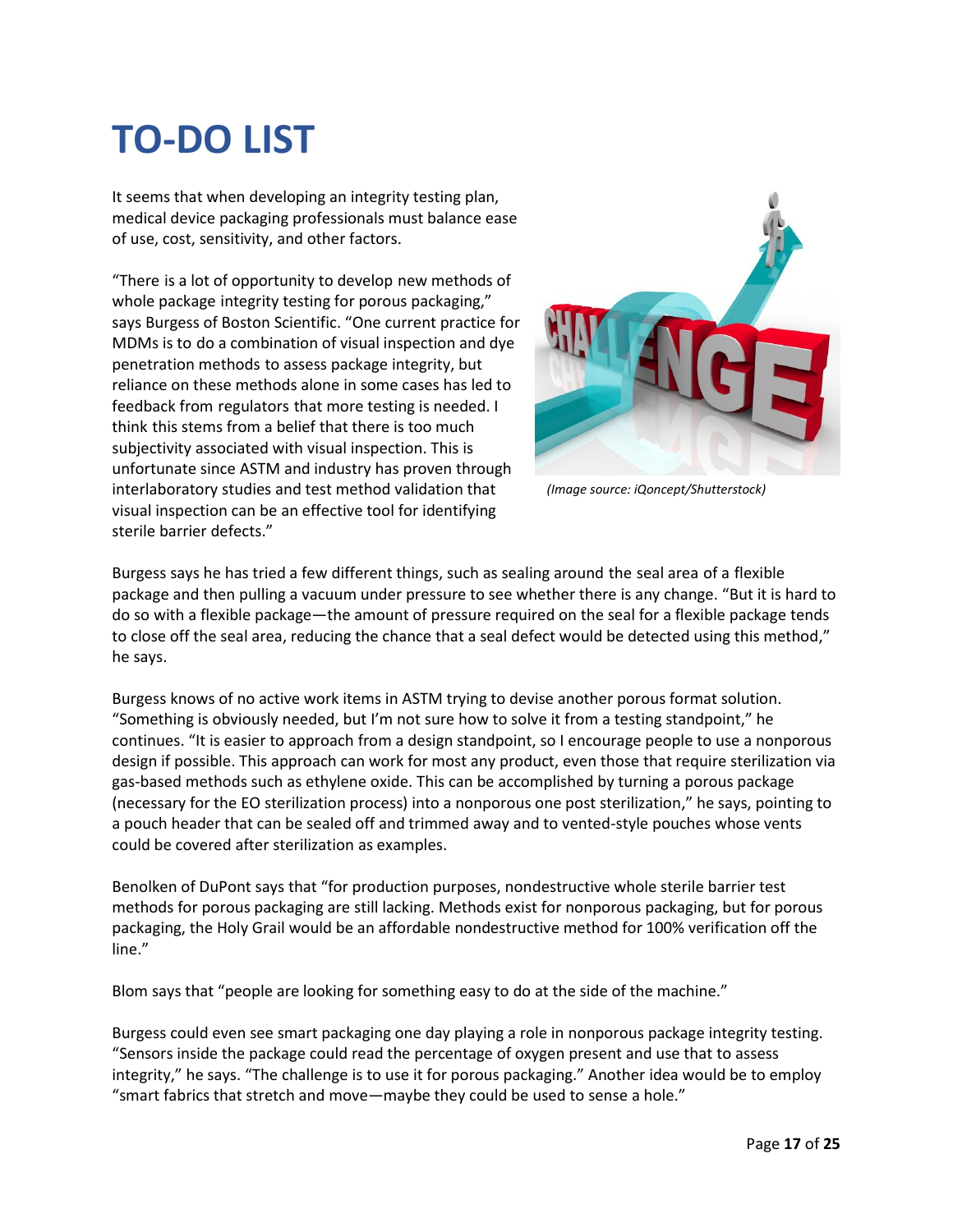If monitoring oxygen ingress (for a modified atmosphere package), MOCON offers a sensor that can measure internal oxygen levels, but it cannot yet be terminally sterilized, says Fischer. Until then, another method could be used to measure oxygen levels in stored package samples by directly testing the headspace within the package by inserting a needle-tipped oxygen sensor (OpTech Model P). "This method works well for packages with very small headspaces and those sealed under vacuum," he says. It is destructive, though, he adds.

As new engineers work to prevent ingress of microbes, Benolken would like to see more collaboration between microbiology and packaging teams. "They need to be working together—neither can do their job without the other one, but the two functions often operate relatively independently from each other."

When considering new approaches to integrity testing, companies should be careful that a method is in place to measure what needs to be done, Stauffer says. For



*Image source: [Designed by Freepik](https://www.freepik.com/free-vector/bacteria-infographics-set_1531468.htm)*

instance, "a system may be marketed as a container closure integrity method, such as a thermal camera to measure the thermal transfer to a seal. A vision system could be looking for a certain texture or knurling pattern imprint, but do those approaches tell you there is an actual seal? It could look sealed and still have a significant defect."

ASTM provides a way to have a method recognized that is reliable and repeatable, he says.

#### **Could Whole Package Microbial Challenge Integrity Testing Make a Comeback?**

"Companies typically use barrier test methods ASTM F1608 and F2638 for materials only," says Jane Severin, vice president of technical solutions at Network Partners, speaking of ASTM F1608–16 "[Standard Test Method for Microbial Ranking of Porous Packaging Materials \(Exposure Chamber](https://www.astm.org/Standards/F1608.htm)  [Method\)](https://www.astm.org/Standards/F1608.htm)" and ASTM F2638-12e1 "[Standard Test Method for Using Aerosol Filtration for Measuring the](https://www.astm.org/Standards/F2638.htm)  [Performance of Porous Packaging Materials as a Surrogate Microbial Barrier](https://www.astm.org/Standards/F2638.htm)," respectively. "There are a few labs globally that use a modified version of F1608 for whole package integrity tests."

Nelson Labs uses a modified ASTM F2638. "We only use a modified version of F2638 because we felt like the way the standard method was written, using a high flow of particles and moving towards a lower flow, may have a blinding effect on the materials," says Mach. "By going from low to high flows we don't have the same concerns."

Mach says Nelson does a lot of whole package aerosol challenge testing for sterile barrier systems. "Our clients are continuing to see requests from FDA and European Notified Bodies to see tests demonstrating microbial barrier properties with actual microorganisms," she explains. However, there isn't a standard, she adds. "ASTM didn't develop a standard around whole package testing due to its high subjectivity associated with the sterility testing."

Mach notes a renewed focus on microbial data in the new [EU Medical Device Regulations](https://www.packagingdigest.com/medical-packaging/pmp-harmonizing-ISO-11607-with-the-eu-medical-device-regulations-180411). "Microbial ranking is sufficient and meets the standard requirements, but it can only be used if the sterile barrier system has 47 millimeter of available porous material with no labels or seals. ASTM F2638 uses a sample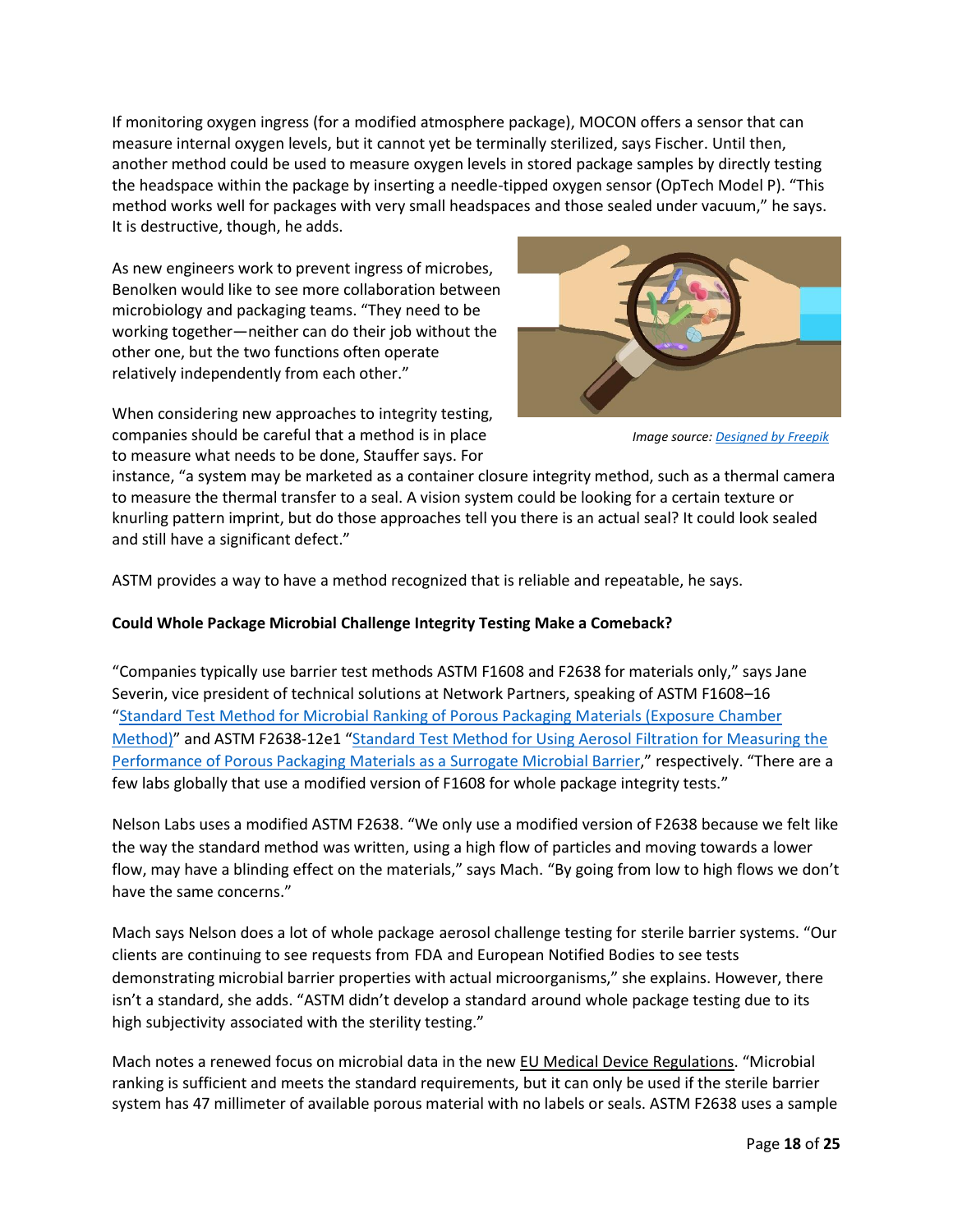width that is almost twice the diameter. This leaves manufacturers who don't meet these specific requirements with limited options."

Severin reports that she conducted research at [Clemson University](http://www.clemson.edu/) on whole package integrity testing. "I designed a whole package microbial challenge test where I was able to vary pressure, temperature, and percent RH in ranges typical of the 'real world,'" she says. "I was able to vary the parameters and measure individual effects and interactive effects. The intent was to mimic environmental conditions in a healthcare environment. We developed compelling data; however, the variation was too great, as you can imagine when dealing with live organisms. This work was an extension of research I conducted at Michigan State University [School of Packaging](https://www.canr.msu.edu/packaging/) on the effect of pressure differential on microbial ingress."

Severin says she plans "to open an ASTM F02 work item and build a consortium to conduct testing to further characterize the healthcare environment in terms of microbial loads, particulate levels, pressure differentials, temperature, and percent RH, etc. To build a sound test method for integrity, it is

"The Holy Grail is to replace bubble, dye penetration, and visual inspection with a whole package microbial challenge test. It must be affordable and minimize variation."

important to have a deep understanding of the use environment," she says. "We know that before use the physical handling of packages in a healthcare environment can be very rough. We need to characterize this as well. I'd like to study further different common package material substrates and understand the duration of survivability of different common microbes found in healthcare environments. I've read that MRSA can survive in a dormant state on the outside of packaging for more than 10 years.

"In my opinion, the Holy Grail is to replace bubble, dye penetration, and visual inspection with a whole package microbial challenge test. It must be affordable and

minimize variation," continues Severin. "Historically, when whole package testing was performed and was accepted by the FDA, studies showed that the method was fraught with false positives. This ultimately led to its replacement with physical methods in the mid '90s. I would like to change this and develop an affordable, robust method. To move down this path, it will be important to develop compelling data further illustrating the risks of contaminated sterile packaging.

"I believe there is a connection to healthcare associated infections," she adds. "But can I point to data supporting that belief yet? No."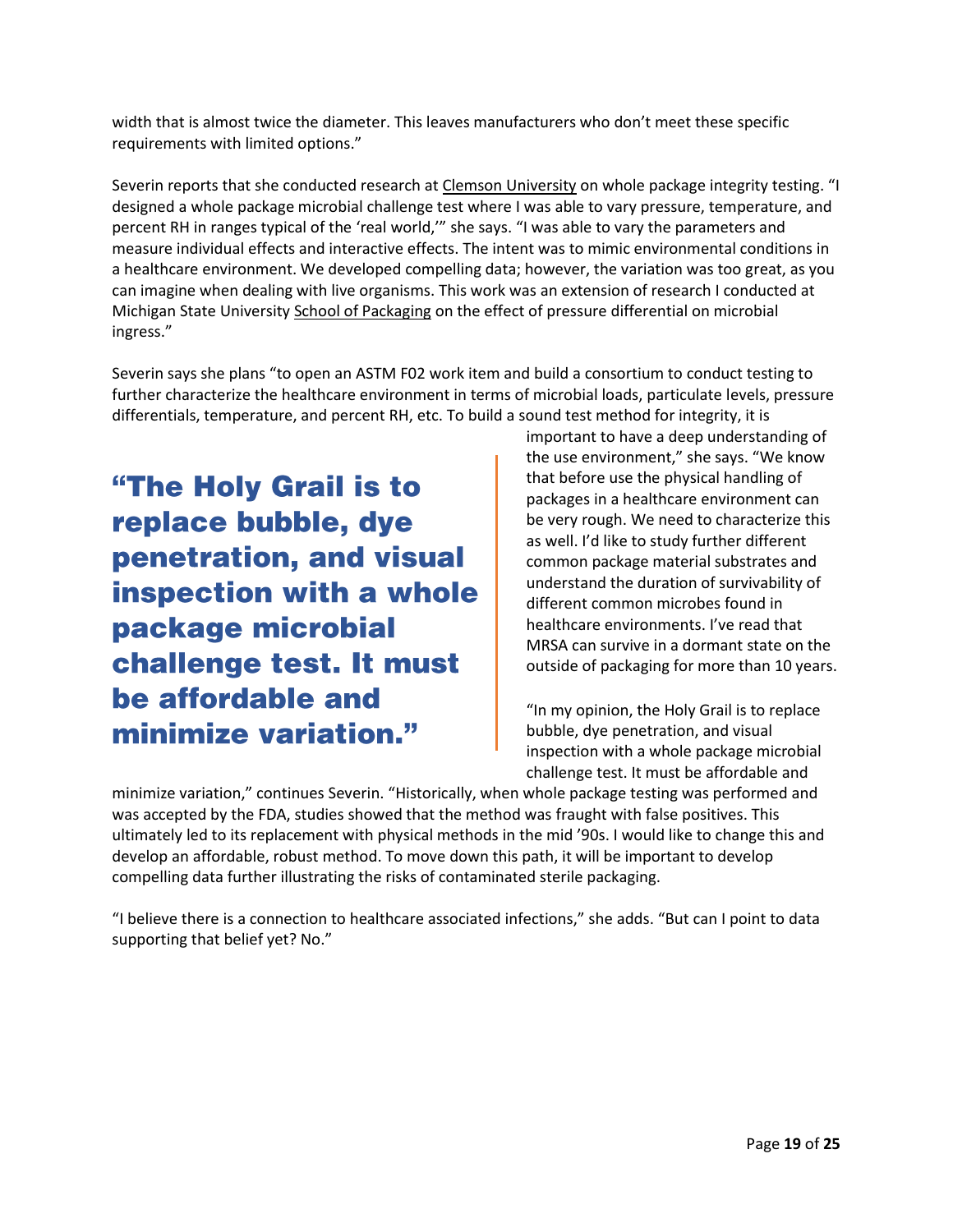#### **Minimum Hole Size?**

When describing ASTM F1929-15 (Dye Penetration for Porous Medical Packaging), ASTM states that "there is no general agreement concerning the level of leakage that is likely to be deleterious to a particular package."

However, the question is still on a few engineers' minds. One challenge expressed in our survey by a testing services provider is "understanding the sensitivity of specific test methods and how they apply to the different package configurations (how sensitive is sensitive enough to detect a breach that impacts the sterile barrier)—we are moving towards more deterministic and sensitive methods."

One consultant completing our survey who stated that the current methods do not meet needs stated that he or she is "looking for a whole SBS integrity test that is sensitive to at least 10 microns or less."

Severin says that in her research, "pressure and hole size had a statistically significant effect on microbial penetration. The critical penetration threshold was less than 100 microns. This research was just the beginning of building a body of knowledge seeking to determine the required level of sensitivity for package integrity testing for sterile packaging." Severin believes that as an industry we need to continue on this path of discovery.

As a graduate student at Michigan State University School of Packaging, Ondrea Kassarjian studied the effects of hole size (100 microns versus 10 microns), the presence or absence of pressure differentials, and the presence or absence of a secondary carton on package sterility. Kassarjian picked up research begun by Severin; both students conducted research under Professor Laura Bix. Kassarjian's research was published in her dissertation in 2011 in "The Effects of Hole Size, Pressure Differential, and Secondary Packaging on Microbial Ingress of Sterile Medical Device Trays."

"To say that there is one hole size would be too narrow, but we did find effects from the variables we tested," says Kassarjian, who is now manager, packaging and labeling, global engineering, Hollister Inc. "The bigger the hole size, the greater the probability of contamination. But even with 10-micron-sized holes,



Kassarjian says that today "we are largely limited to a 50-micron sensitivity with the most widely used methods we have available. The industry consistently uses bubble and dye—they are tangible and low cost, they can be seen, and they can be done faster. People are already testing to the lowest sensitivity that is practical—50 microns with dye. I think industry is doing the best they can with what we have in terms of time and dollars. The healthcare industry itself is under pressure to strip out costs, and that is an obstacle to changing current practices."

And she notes that such methods do continue to be improved. "There's been a lot of great work done recently in dye, and bubble testing under F2096 is due for a revision."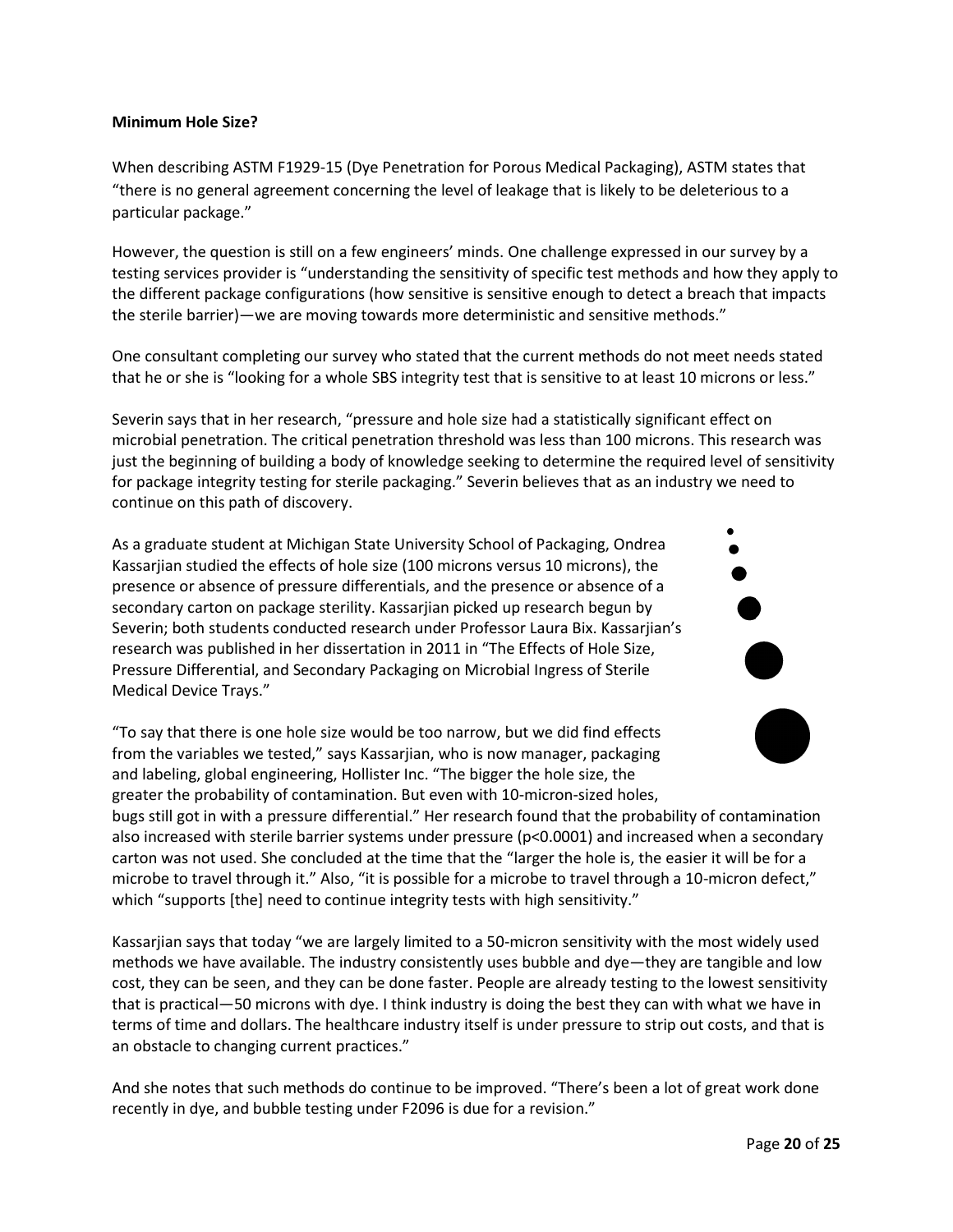### "It would be nice to mathematically model the probability of contamination."

But Kassarjian would like to see further work. "We are stagnated right now when it comes to integrity test methods." For instance, "it would be nice to mathematically model the probability of contamination."

However, "people are stretched too thin these days to do the extra work to help the industry," she adds. "It takes research and time." The good news is that "attendance at ASTM F02 meetings is good, and the committee has momentum."

It seems as though further work on the need for greater sensitivity would need to be definitive. For instance, would greater sensitivity be a necessity?

Tim Galekop, director/owner of Tigamed and a former convener of ISO TC 102 WG 4 Packaging Materials as well as participant in ISO TC 198 WG 7 Medical Packaging, says that "as far as I have always learned and taught, bacteria needs a vector." In addition, he points out that "in +/-1850 Louis Pasteur proved with his glass swan neck that bacteria cannot go around corners. So bacteria can only go straight forwards, and a tortuous path will be created with fibers that create a lot of bends."

Citing information from DuPont [\(here](http://www.dupont.com/products-and-services/packaging-materials-solutions/pharmaceutical-packaging/brands/tyvek-sterile-packaging/articles/how-small-is-small--the-effects-of-pinholes-on-medical-packaging.html) an[d here\)](http://www.dupont.com/content/dam/dupont/products-and-services/packaging-materials-and-solutions/medical-and-pharmaceutical-packaging-materials/documents/MPP_Microbial_Barrier_Properties_Porous_Sterile_Barrier_Systems_Does_Selection_022014.pdf), Greene of Life Pack Labs says that "porous barrier materials for sterile medical packaging function as depth filters and follow the physical laws associated with filtration theory. The difference between the particulate concentration before and after passing through the filter medium is known as filtration efficiency. The measured filtration efficiency for any given material will vary over a wide range as a function of aerodynamic particle size and air velocity. Non-porous materials are not operating under the filtration theory. Generally, if a package is determined to be leaking based on the results of the test methods listed within ISO 11607 Part 1, the FDA website for sterility test methods, healthcare packaging professionals, and those allied in bringing medical products to market, that package is considered as lacking in sterile barrier integrity and unfit for the intended application. Work continues on characterizing physical leak properties (hole, void size, and characteristics) to loss of sterile barrier integrity."

Benolken of DuPont says that "microbes don't have brains trying to get into sterile barrier packaging. To quote Dr. Mike Scholla, 'their main goal is to reproduce.' Regardless, we need to remain vigilant in the prevention of their ingress, as there are many means for them to move around and land in the wrong place at the wrong time."

Galekop does see justification for testing sensitivities below 10  $\mu$ m and perhaps go to 4  $\mu$ m. "In all the working groups, we always spoke about the fact that a particle to carry bacteria should be at least 4  $\mu$ m. Any other size smaller than 4 µm would not be able to lift the particle and bacteria attached to it. For me this means that a hole of 100  $\mu$ m is an opening for a complete army of bacteria to get through."

However, Levy of DDL doesn't see a shift away from commonly used ASTM methods "until someone shows these methods aren't sensitive enough and there's a paradigm shift that these procedures aren't good enough to promote package sterility. If the industry wants to look at something more sensitive, they'll have to look back at all their validations and do a gap analysis." And Levy cautions that moresensitive testing could lead to overpackaging.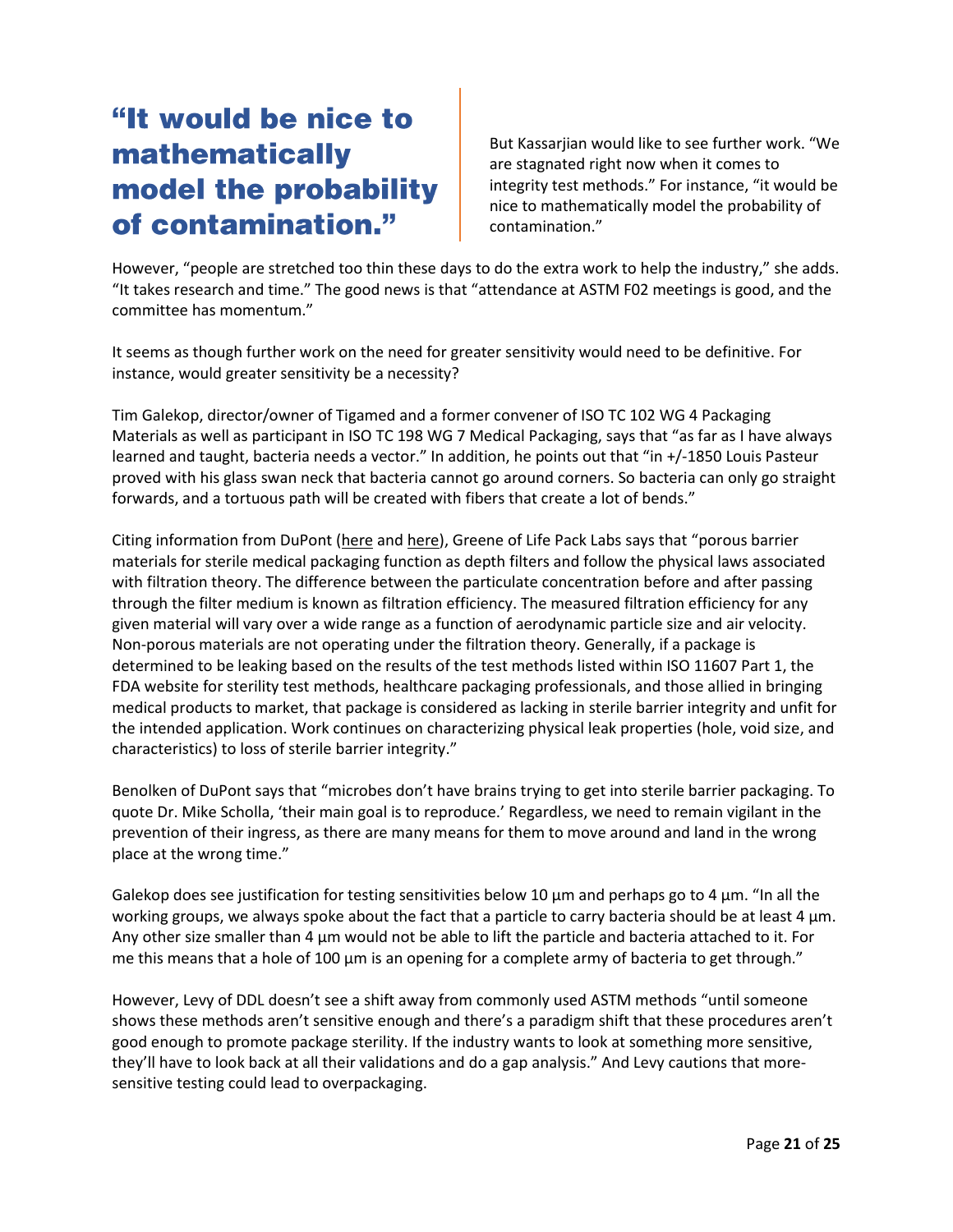## **CONCLUSION**

Greene says that pre-formed healthcare package integrity is already very high, by design. "Converters validate their own forming and sealing processes and produce integral components," Greene says. "And MDMs are required to validate their package forming and sealing processes. In general, we're making good packages." In addition, "people are validating test methods and looking at repeatability and reproducibility and test method sensitivity," she adds. She also points out that "the new EU MDR is raising the bar for sterile packaging performance in the areas of usability and aseptic presentation. Standards setting organizations like ASTM provide tools for industry to help with compliance and validation."



*Image source: [Designed by Freepik](https://www.freepik.com/free-vector/hands-and-cardiology_1222754.htm)*

Testing labs, too, are being held to high standards. Life Pack Labs, for instance, just achieved ISO 17025 accreditation. "From a business perspective, you need to achieve an accreditation if you want to be recognized in the industry," says Greene. "Accreditation ensures that you have effective quality systems and procedures and policies that cover all areas of operation from management commitment to quality, documentation control, technical, calibration, sampling handling, and reporting the results."

"At the end of the day," adds Levy, "Everyone is on board to make safe and effective packaged devices. We've come a long way in how packages are perceived and in how we are making them better."

Kassarjian notes that the last decade had focused on maintaining sterile barrier, but this decade has shifted toward usability of the sterile barrier in terms of aseptic opening and presentation. "The way people are handling packaging could introduce contamination," she says, so packaging engineers should focus on developing user-friendly packaging.

Stauffer of PTI encourages risk-based analysis when developing a testing plan. However, "not enough clients are focusing on what they need to find, how to find it, and what is critical to the product and patient." He advises taking a "holistic approach to patient care—it will tease out what risks need to be considered."

Risks could be increasing, he says. "There will be a lot more pressure in the future on medical device testing. The future is in combination products, often with a pharmaceutical product. And test methods are more robust for pharmaceuticals."

Cooper is looking forward to the next series of [ASTM International meetings in Nice, France, in October](https://www.astm.org/MEETINGS/filtrexx40.cgi?+-P+MAINCOMM+F02+-P+EVENT_ID+3544+-P+MEETING_ID+127290+otherinfomain.frm)  [2018](https://www.astm.org/MEETINGS/filtrexx40.cgi?+-P+MAINCOMM+F02+-P+EVENT_ID+3544+-P+MEETING_ID+127290+otherinfomain.frm). "We are all looking to engage the industry, and we are keen for new members," he says, "so we can generate new methods that can be useful to industry."

Burgess says that "in addition to the need for the industry to continue developing ways to assess whole package integrity for porous packages, it's important to note that a new ASTM standard guide for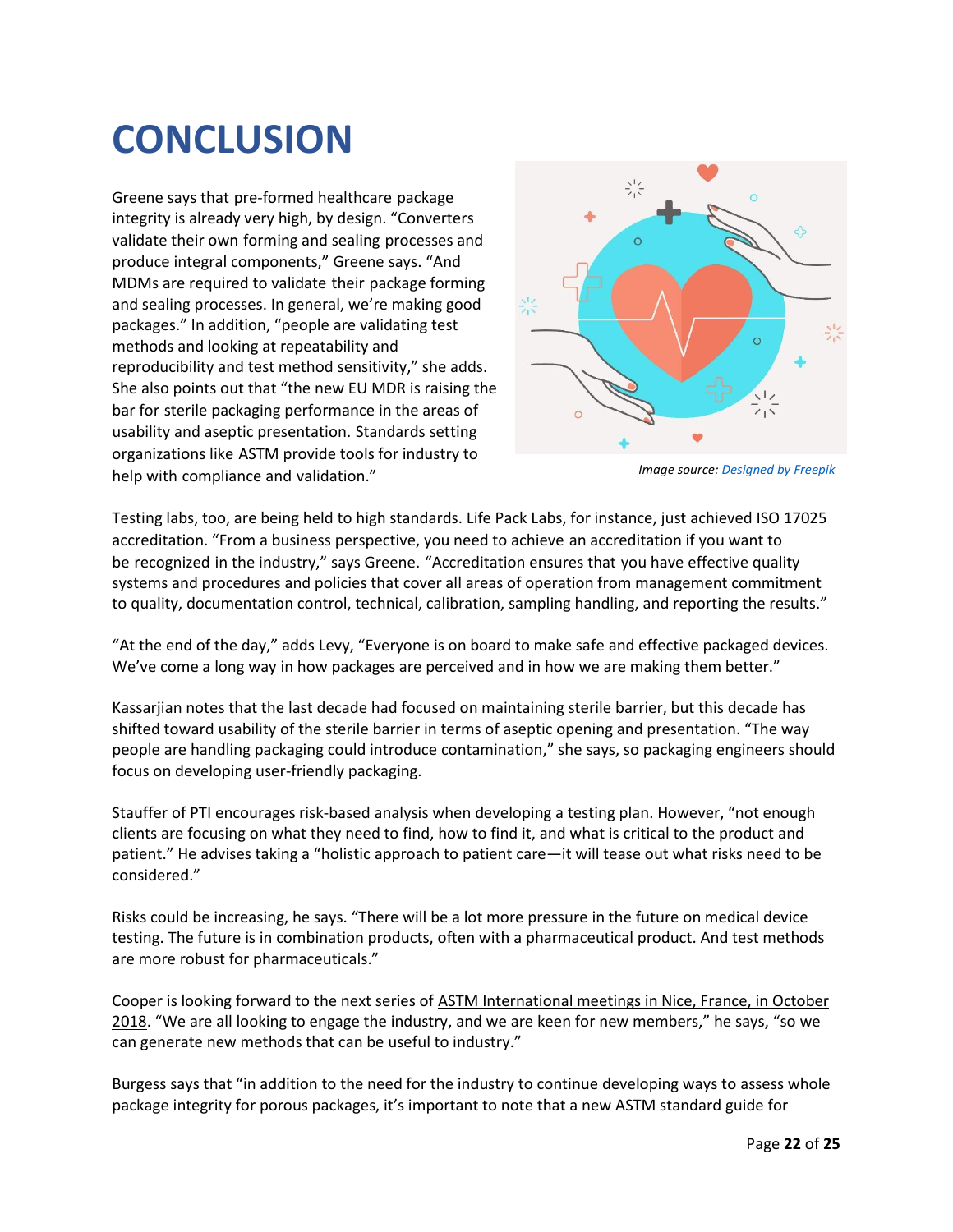packaging test method validation [\(ASTM F3263-17\)](https://www.astm.org/Standards/F3263.htm) has been released that provides guidance specifically for test method validation of packaging test methods. The goal of this method was to provide the industry with guidance and specific examples of how test method validation can be performed. The guide consists of two major sections: variable and attribute test method validation. Since validation of test methods is a requirement of ISO 11607-1, many in the medical device industry were interested and participated in the development of this guide. During the fall ASTM F02 meeting in Nice, several case studies based on application of the guide will be presented."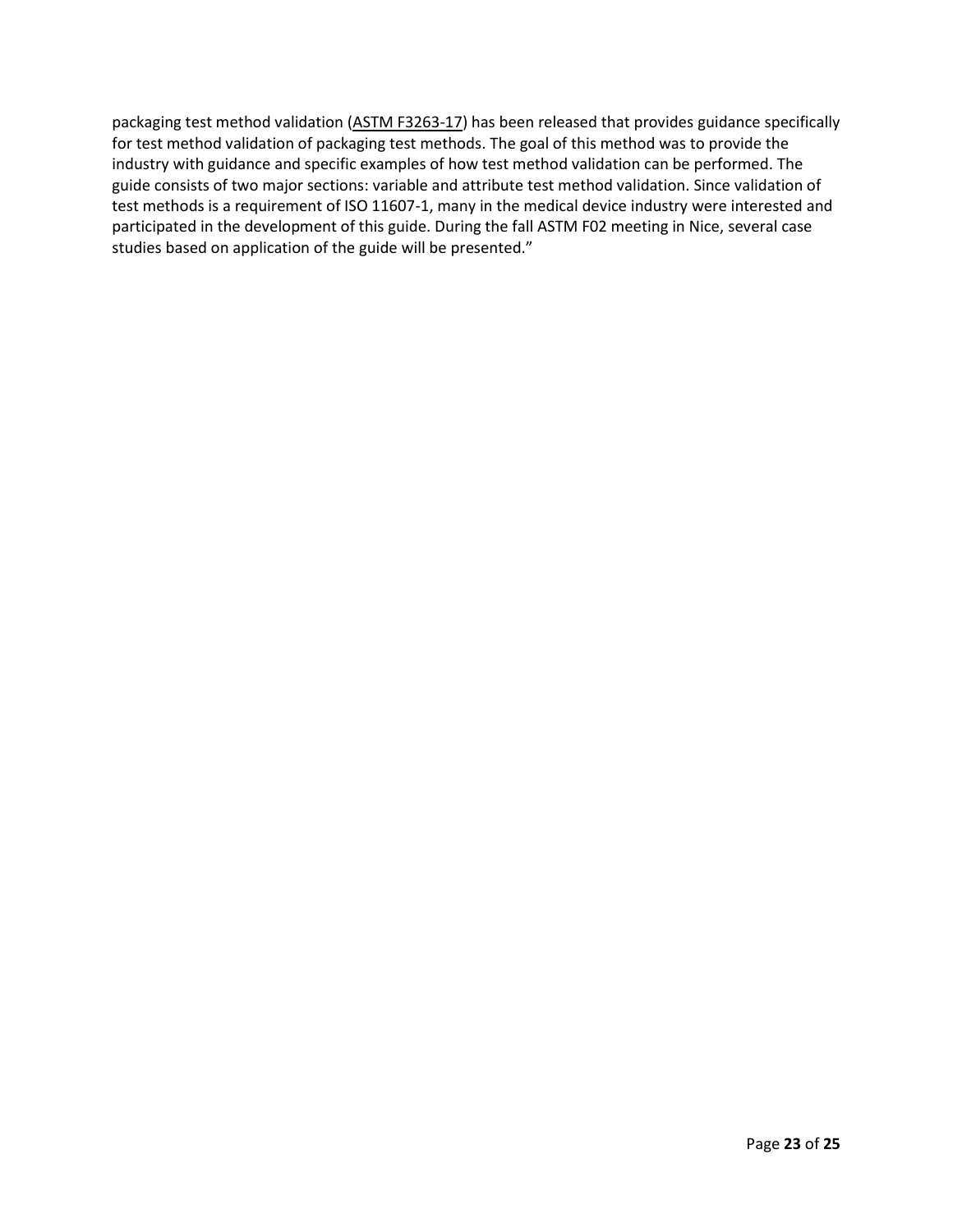### **FURTHER READING**



*Image source[: Designed by Freepik](https://www.freepik.com/free-vector/open-book-in-blue-background_764789.htm)*

"[How low can you go](https://www.packagingdigest.com/testing/pmp-how-low-can-you-go-060707)" published in *Pharmaceutical & Medical Packaging News,* 2006

"[Strength and integrity, part one: The basics of medical package testing](https://www.packagingdigest.com/testing/pmp-strength-and-integrity-part%20one-the-basics-of-medical-package-testing-2002)"

"[Strength and integrity, part two: Basics of seal-strength testing](https://www.packagingdigest.com/testing/pmp-strength-and-integrity-part-two-basics-seal-strength-testing-020617)"

— by Stephen Franks, T.M. Electronics Inc., published in *Pharmaceutical & Medical Packaging News,*  2002